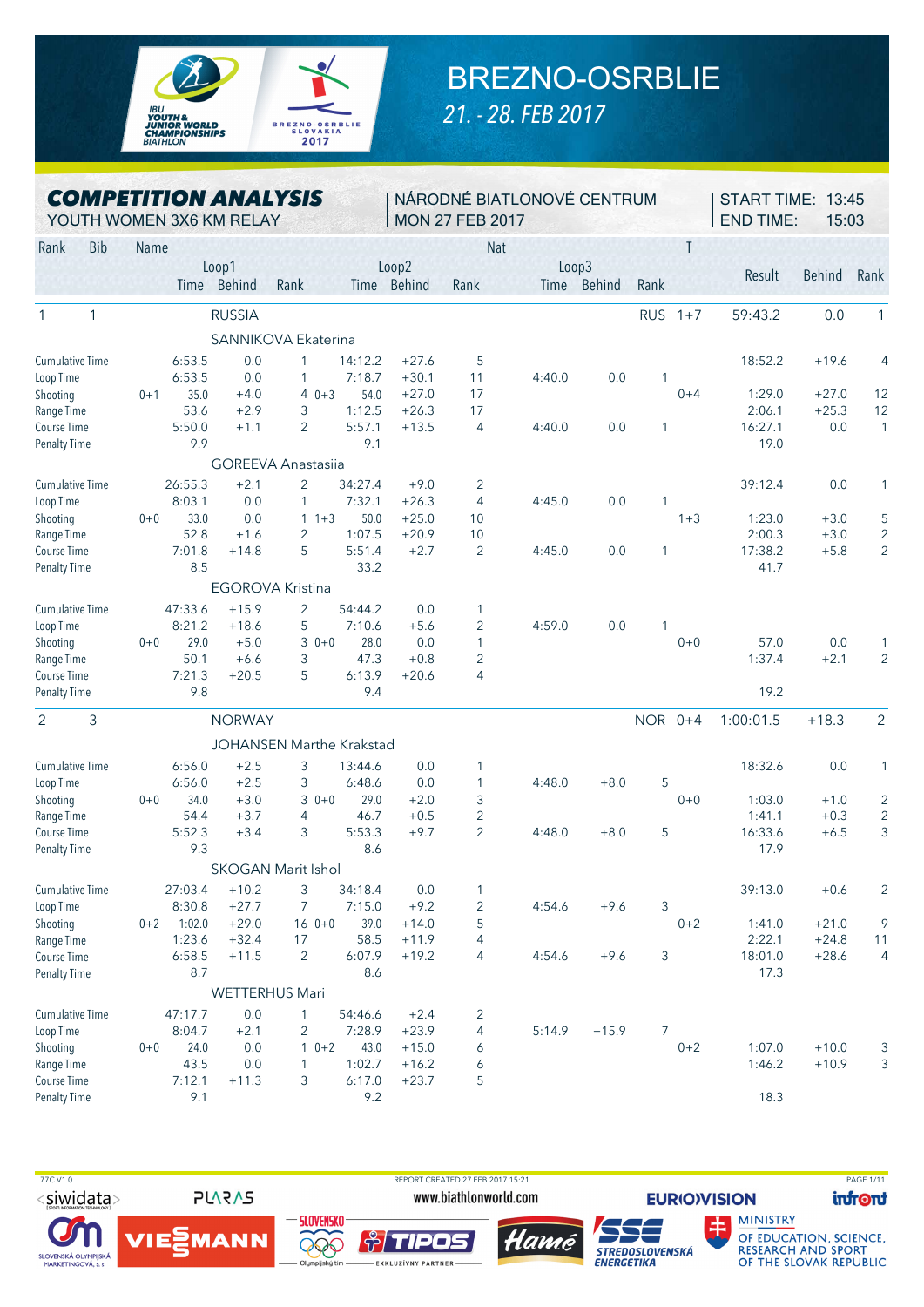| Rank                                | <b>Bib</b> | Name    |         |                       |                            |         |                    | <b>Nat</b>     |        |             |            |         |           |               |                |
|-------------------------------------|------------|---------|---------|-----------------------|----------------------------|---------|--------------------|----------------|--------|-------------|------------|---------|-----------|---------------|----------------|
|                                     |            |         |         | Loop1                 |                            |         | Loop2              |                |        | Loop3       |            |         | Result    | <b>Behind</b> | Rank           |
|                                     |            |         |         | Time Behind           | Rank                       |         | Time Behind        | Rank           |        | Time Behind | Rank       |         |           |               |                |
| 3                                   | 8          |         |         | <b>ITALY</b>          |                            |         |                    |                |        |             | <b>ITA</b> | $1 + 4$ | 1:00:48.0 | $+1:04.8$     | 3              |
|                                     |            |         |         |                       | <b>COMOLA Samuela</b>      |         |                    |                |        |             |            |         |           |               |                |
| <b>Cumulative Time</b>              |            |         | 6:55.5  | $+2.0$                | $\overline{2}$             | 13:48.3 | $+3.7$             | 2              |        |             |            |         | 18:33.9   | $+1.3$        | $\overline{2}$ |
| Loop Time                           |            |         | 6:55.5  | $+2.0$                | $\overline{c}$             | 6:52.8  | $+4.2$             | $\overline{2}$ | 4:45.6 | $+5.6$      | 3          |         |           |               |                |
| Shooting                            |            | $0 + 0$ | 32.0    | $+1.0$                | $20+0$                     | 30.0    | $+3.0$             | 4              |        |             |            | $0 + 0$ | 1:02.0    | 0.0           | 1              |
| Range Time                          |            |         | 52.6    | $+1.9$                | $\overline{2}$             | 48.2    | $+2.0$             | $\overline{4}$ |        |             |            |         | 1:40.8    | 0.0           | 1              |
| Course Time                         |            |         | 5:53.9  | $+5.0$                | 4                          | 5:55.8  | $+12.2$            | 3              | 4:45.6 | $+5.6$      | 3          |         | 16:35.3   | $+8.2$        | 4              |
| <b>Penalty Time</b>                 |            |         | 9.0     |                       |                            | 8.8     |                    |                |        |             |            |         | 17.8      |               |                |
|                                     |            |         | 26:53.2 | 0.0                   | <b>LARDSCHNEIDER Irene</b> | 34:34.0 |                    |                |        |             |            |         | 39:30.7   |               |                |
| <b>Cumulative Time</b><br>Loop Time |            |         | 8:19.3  | $+16.2$               | 1<br>4                     | 7:40.8  | $+15.6$<br>$+35.0$ | 3<br>11        | 4:56.7 | $+11.7$     | 4          |         |           | $+18.3$       | 3              |
| Shooting                            |            | $0 + 1$ | 1:06.0  | $+33.0$               | $18 \t1+3$                 | 1:03.0  | $+38.0$            | 16             |        |             |            | $1 + 4$ | 2:09.0    | $+49.0$       | 20             |
| Range Time                          |            |         | 1:23.4  | $+32.2$               | 16                         | 1:18.8  | $+32.2$            | 14             |        |             |            |         | 2:42.2    | $+44.9$       | 20             |
| Course Time                         |            |         | 6:47.0  | 0.0                   | $\mathbf{1}$               | 5:48.7  | 0.0                | $\mathbf{1}$   | 4:56.7 | $+11.7$     | 4          |         | 17:32.4   | 0.0           | 1              |
| <b>Penalty Time</b>                 |            |         | 8.9     |                       |                            | 33.3    |                    |                |        |             |            |         | 42.2      |               |                |
|                                     |            |         |         | <b>VIGNA Martina</b>  |                            |         |                    |                |        |             |            |         |           |               |                |
| <b>Cumulative Time</b>              |            |         | 48:12.3 | $+54.6$               | 3                          | 55:30.7 | $+46.5$            | 3              |        |             |            |         |           |               |                |
| Loop Time                           |            |         | 8:41.6  | $+39.0$               | $\overline{7}$             | 7:18.4  | $+13.4$            | 3              | 5:17.3 | $+18.3$     | 9          |         |           |               |                |
| Shooting                            |            | $0 + 0$ | 40.0    | $+16.0$               | $70+0$                     | 29.0    | $+1.0$             | $\overline{2}$ |        |             |            | $0 + 0$ | 1:09.0    | $+12.0$       | 4              |
| Range Time                          |            |         | 59.8    | $+16.3$               | 7                          | 46.5    | 0.0                | $\mathbf{1}$   |        |             |            |         | 1:46.3    | $+11.0$       | 4              |
| Course Time                         |            |         | 7:32.7  | $+31.9$               | 7                          | 6:23.6  | $+30.3$            | $\overline{7}$ |        |             |            |         |           |               |                |
| <b>Penalty Time</b>                 |            |         | 9.1     |                       |                            | 8.3     |                    |                |        |             |            |         | 17.4      |               |                |
| 4                                   | 7          |         |         | <b>FINLAND</b>        |                            |         |                    |                |        |             | <b>FIN</b> | $1 + 5$ | 1:01:23.9 | $+1:40.7$     | 4              |
|                                     |            |         |         | <b>KERANEN Jenni</b>  |                            |         |                    |                |        |             |            |         |           |               |                |
| <b>Cumulative Time</b>              |            |         | 7:11.7  | $+18.2$               | 10                         | 14:07.6 | $+23.0$            | 4              |        |             |            |         | 18:57.1   | $+24.5$       | 5              |
| Loop Time                           |            |         | 7:11.7  | $+18.2$               | 10                         | 6:55.9  | $+7.3$             | 4              | 4:49.5 | $+9.5$      | 6          |         |           |               |                |
| Shooting                            |            | $0 + 1$ | 42.0    | $+11.0$               | $100+0$                    | 30.0    | $+3.0$             | 4              |        |             |            | $0 + 1$ | 1:12.0    | $+10.0$       | 8              |
| Range Time                          |            |         | 1:03.1  | $+12.4$               | 11                         | 47.7    | $+1.5$             | 3              |        |             |            |         | 1:50.8    | $+10.0$       | 8              |
| Course Time                         |            |         | 5:59.8  | $+10.9$               | 8                          | 6:00.5  | $+16.9$            | 6              | 4:49.5 | $+9.5$      | 6          |         | 16:49.8   | $+22.7$       | 6              |
| <b>Penalty Time</b>                 |            |         | 8.8     |                       |                            | 7.7     |                    |                |        |             |            |         | 16.5      |               |                |
|                                     |            |         |         | <b>KERAENEN Maija</b> |                            |         |                    |                |        |             |            |         |           |               |                |
| <b>Cumulative Time</b>              |            |         | 27:35.2 | $+42.0$               | 6                          | 35:10.6 | $+52.2$            | 5              |        |             |            |         | 40:29.5   | $+1:17.1$     | 5              |
| Loop Time                           |            |         | 8:38.1  | $+35.0$               | 8                          | 7:35.4  | $+29.6$            | 5              | 5:18.9 | $+33.9$     | 12         |         |           |               |                |
| Shooting                            |            | $0 + 0$ | 39.0    | $+6.0$                | $50+1$                     | 43.0    | $+18.0$            | 8              |        |             |            | $0 + 1$ | 1:22.0    | $+2.0$        | 3              |
| Range Time                          |            |         | 57.2    | $+6.0$                | 3                          | 1:00.1  | $+13.5$            | $\overline{7}$ |        |             |            |         | 1:57.3    | 0.0           | $\mathbf{1}$   |
| Course Time                         |            |         | 7:32.3  | $+45.3$               | 14                         | 6:26.6  | $+37.9$            | 11             | 5:18.9 | $+33.9$     | 12         |         | 19:17.8   | $+1:45.4$     | 12             |
| <b>Penalty Time</b>                 |            |         | 8.6     |                       |                            | 8.7     |                    |                |        |             |            |         | 17.3      |               |                |
|                                     |            |         |         | NIKKINEN Heidi        |                            |         |                    |                |        |             |            |         |           |               |                |
| <b>Cumulative Time</b>              |            |         |         | 48:32.1 +1:14.4       | 4                          |         | $56:19.5 + 1:35.3$ | 4              |        |             |            |         |           |               |                |
| Loop Time                           |            |         | 8:02.6  | 0.0                   | 1                          | 7:47.4  | $+42.4$            | 8              | 5:04.4 | $+5.4$      | 4          |         |           |               |                |
| Shooting                            |            | $0 + 0$ | 35.0    | $+11.0$               | $5 \t1+3$                  | 1:02.0  | $+34.0$            | 14             |        |             |            | $1 + 3$ | 1:37.0    | $+40.0$       | 7              |
| Range Time                          |            |         | 53.7    | $+10.2$               | 5                          | 1:21.1  | $+34.6$            | 13             |        |             |            |         | 2:14.8    | $+39.5$       | $\overline{7}$ |
| Course Time                         |            |         | 7:00.8  | 0.0                   | $\mathbf{1}$               | 5:53.3  | $0.0\,$            | 1              |        |             |            |         |           |               |                |
| <b>Penalty Time</b>                 |            |         | 8.1     |                       |                            | 33.0    |                    |                |        |             |            |         | 41.1      |               |                |

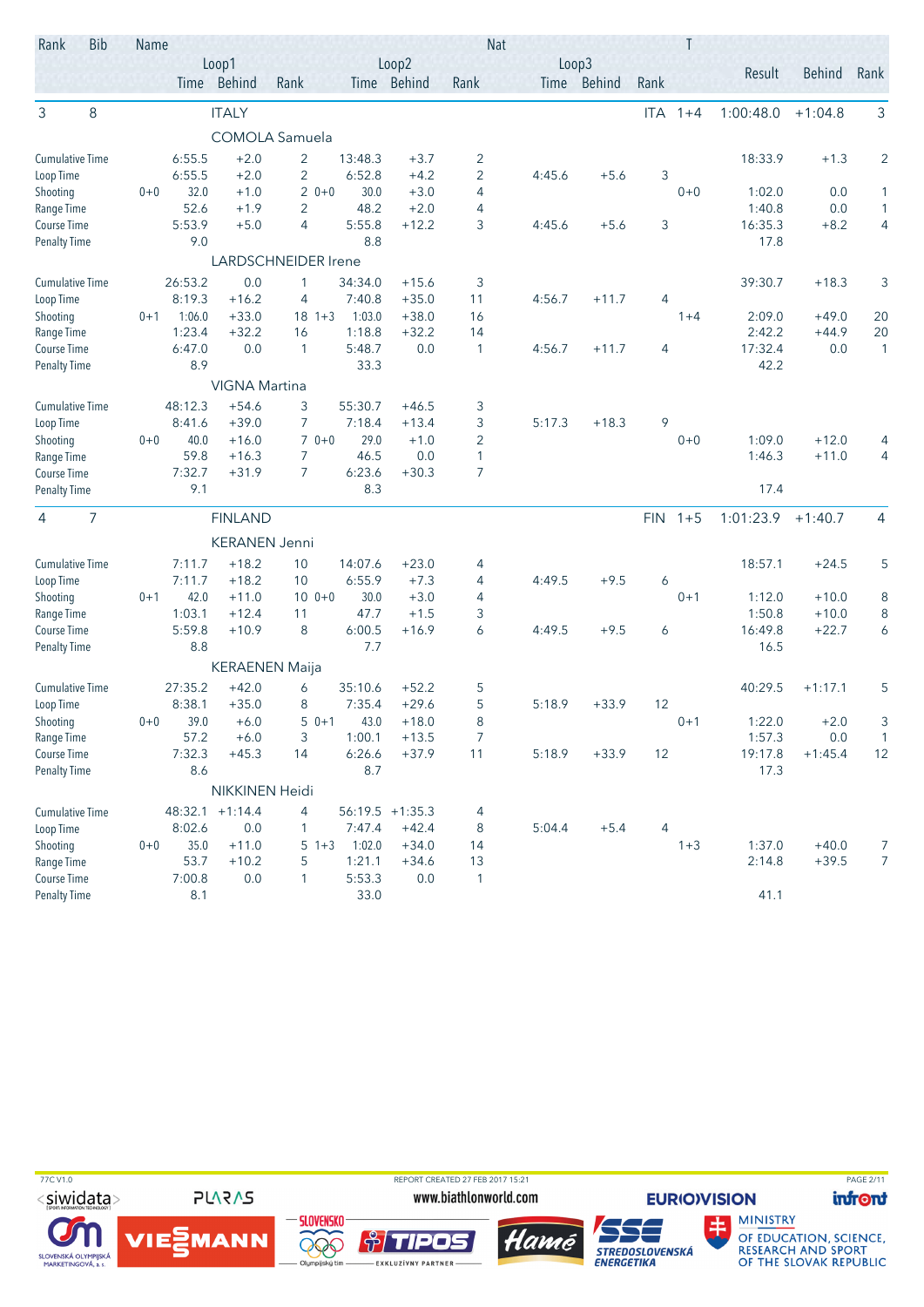| Rank                               | <b>Bib</b>     | Name    |                |                      |                      |                  |                    | <b>Nat</b>     |        |             |                | Τ       |                  |                    |              |
|------------------------------------|----------------|---------|----------------|----------------------|----------------------|------------------|--------------------|----------------|--------|-------------|----------------|---------|------------------|--------------------|--------------|
|                                    |                |         |                | Loop1                |                      |                  | Loop2              |                |        | Loop3       |                |         | Result           | <b>Behind</b>      | Rank         |
|                                    |                |         |                | Time Behind          | Rank                 |                  | Time Behind        | Rank           |        | Time Behind | Rank           |         |                  |                    |              |
| 5                                  | $\overline{4}$ |         |                | <b>UKRAINE</b>       |                      |                  |                    |                |        |             | <b>UKR</b>     | $0 + 5$ | 1:01:56.5        | $+2:13.3$          | 5            |
|                                    |                |         |                |                      | KYPIACHENKOVA Liubov |                  |                    |                |        |             |                |         |                  |                    |              |
| <b>Cumulative Time</b>             |                |         | 7:06.7         | $+13.2$              | 6                    | 14:13.4          | $+28.8$            | 6              |        |             |                |         | 19:05.8          | $+33.2$            | 7            |
| Loop Time                          |                |         | 7:06.7         | $+13.2$              | 6                    | 7:06.7           | $+18.1$            | 5              | 4:52.4 | $+12.4$     | 8              |         |                  |                    |              |
| Shooting                           |                | $0 + 0$ | 36.0           | $+5.0$               | $50+0$               | 31.0             | $+4.0$             | 8              |        |             |                | $0 + 0$ | 1:07.0           | $+5.0$             | 5            |
| Range Time                         |                |         | 56.8           | $+6.1$               | 7                    | 49.7             | $+3.5$             | 6              |        |             |                |         | 1:46.5           | $+5.7$             | 5            |
| Course Time                        |                |         | 6:00.7         | $+11.8$              | 11                   | 6:09.0           | $+25.4$            | 9              | 4:52.4 | $+12.4$     | 8              |         | 17:02.1          | $+35.0$            | 10           |
| <b>Penalty Time</b>                |                |         | 9.2            |                      |                      | 8.0              |                    |                |        |             |                |         | 17.2             |                    |              |
|                                    |                |         |                |                      | KOVALENKO Oksana     |                  |                    |                |        |             |                |         |                  |                    |              |
| <b>Cumulative Time</b>             |                |         | 27:58.1        | $+1:04.9$            | 8                    |                  | $36:04.2 +1:45.8$  | 9              |        |             |                |         | 41:36.2          | $+2:23.8$          | 11           |
| Loop Time                          |                |         | 8:52.3         | $+49.2$              | 13                   | 8:06.1           | $+1:00.3$          | 14             | 5:32.0 | $+47.0$     | 17             |         |                  |                    |              |
| Shooting                           |                | $0 + 2$ | 58.0<br>1:18.1 | $+25.0$<br>$+26.9$   | $140+3$<br>13        | 1:01.0<br>1:19.0 | $+36.0$<br>$+32.4$ | 15<br>15       |        |             |                | $0 + 5$ | 1:59.0<br>2:37.1 | $+39.0$<br>$+39.8$ | 18<br>17     |
| Range Time<br>Course Time          |                |         | 7:25.1         | $+38.1$              | 12                   | 6:38.4           | $+49.7$            | 17             | 5:32.0 | $+47.0$     | 17             |         | 19:35.5          | $+2:03.1$          | 17           |
| <b>Penalty Time</b>                |                |         | 9.1            |                      |                      | 8.7              |                    |                |        |             |                |         | 17.8             |                    |              |
|                                    |                |         |                |                      | DMYTRENKO Khrystyna  |                  |                    |                |        |             |                |         |                  |                    |              |
| <b>Cumulative Time</b>             |                |         |                | 49:46.3 +2:28.6      | 7                    |                  | $56:51.3 +2:07.1$  | 5              |        |             |                |         |                  |                    |              |
| Loop Time                          |                |         | 8:10.1         | $+7.5$               | 3                    | 7:05.0           | 0.0                | $\mathbf{1}$   | 5:05.2 | $+6.2$      | 5              |         |                  |                    |              |
| Shooting                           |                | $0 + 0$ | 28.0           | $+4.0$               | $20+0$               | 29.0             | $+1.0$             | $\overline{2}$ |        |             |                | $0 + 0$ | 57.0             | 0.0                | 1            |
| Range Time                         |                |         | 47.8           | $+4.3$               | 2                    | 47.5             | $+1.0$             | 3              |        |             |                |         | 1:35.3           | 0.0                | $\mathbf{1}$ |
| Course Time                        |                |         | 7:13.3         | $+12.5$              | 4                    | 6:08.5           | $+15.2$            | $\overline{2}$ |        |             |                |         |                  |                    |              |
| <b>Penalty Time</b>                |                |         | 9.0            |                      |                      | 9.0              |                    |                |        |             |                |         | 18.0             |                    |              |
| 6                                  | 6              |         |                | <b>SLOVENIA</b>      |                      |                  |                    |                |        |             | <b>SLO</b>     | $5 + 9$ | 1:03:24.4        | $+3:41.2$          | 6            |
|                                    |                |         |                | <b>VOZELJ Tais</b>   |                      |                  |                    |                |        |             |                |         |                  |                    |              |
| <b>Cumulative Time</b>             |                |         | 7:04.5         | $+11.0$              | 4                    | 14:14.8          | $+30.2$            | 7              |        |             |                |         | 18:59.1          | $+26.5$            | 6            |
| Loop Time                          |                |         | 7:04.5         | $+11.0$              | 4                    | 7:10.3           | $+21.7$            | 6              | 4:44.3 | $+4.3$      | $\overline{2}$ |         |                  |                    |              |
| Shooting                           |                | $0 + 1$ | 41.0           | $+10.0$              | $90+1$               | 40.0             | $+13.0$            | 13             |        |             |                | $0 + 2$ | 1:21.0           | $+19.0$            | 10           |
| Range Time                         |                |         | 1:00.6         | $+9.9$               | 9                    | 56.4             | $+10.2$            | 13             |        |             |                |         | 1:57.0           | $+16.2$            | 9            |
| Course Time                        |                |         | 5:54.9         | $+6.0$               | 5                    | 6:05.1           | $+21.5$            | 8              | 4:44.3 | $+4.3$      | $\overline{2}$ |         | 16:44.3          | $+17.2$            | 5            |
| <b>Penalty Time</b>                |                |         | 9.0            |                      |                      | 8.8              |                    |                |        |             |                |         | 17.8             |                    |              |
|                                    |                |         |                | ZADRAVEC             | Nina                 |                  |                    |                |        |             |                |         |                  |                    |              |
| <b>Cumulative Time</b>             |                |         | 27:13.9        | $+20.7$              | 4                    |                  | $35:33.7 +1:15.3$  | 6              |        |             |                |         | 40:47.2          | $+1:34.8$          | 6            |
| Loop Time                          |                |         | 8:14.8         | $+11.7$              | 3                    |                  | $8:19.8 +1:14.0$   | 17             | 5:13.5 | $+28.5$     | 9              |         |                  |                    |              |
| Shooting                           |                | $0 + 0$ | 33.0           | 0.0                  | $12+3$               | 54.0             | $+29.0$            | 12             |        |             |                | $2 + 3$ | 1:27.0           | $+7.0$             | 6            |
| Range Time                         |                |         | 51.2           | 0.0                  | $\mathbf{1}$         | 1:13.3           | $+26.7$            | 12             |        |             |                |         | 2:04.5           | $+7.2$             | 4            |
| Course Time                        |                |         | 7:15.3         | $+28.3$              | 6                    | 6:08.9           | $+20.2$            | 6              | 5:13.5 | $+28.5$     | 9              |         | 18:37.7          | $+1:05.3$          | 7            |
| <b>Penalty Time</b>                |                |         | 8.3            |                      |                      | 57.6             |                    |                |        |             |                |         | 1:05.9           |                    |              |
|                                    |                |         |                | <b>VINDISAR Nika</b> |                      |                  |                    |                |        |             |                |         |                  |                    |              |
| <b>Cumulative Time</b>             |                |         |                | 49:08.1 +1:50.4      | 5                    |                  | 58:23.4 +3:39.2    | 7              |        |             |                |         |                  |                    |              |
| Loop Time                          |                |         | 8:20.9         | $+18.3$              | 4                    |                  | $9:15.3 +2:10.3$   | 17             | 5:01.0 | $+2.0$      | 2              |         |                  |                    |              |
| Shooting                           |                | $0 + 1$ | 46.0           | $+22.0$              | $9 \, 3 + 3$         | 1:13.0           | $+45.0$            | 17             |        |             |                | $3 + 4$ | 1:59.0           | $+1:02.0$          | 13           |
| Range Time                         |                |         | 1:05.5         | $+22.0$              | 9                    | 1:33.1           | $+46.6$            | 17             |        |             |                |         | 2:38.6           | $+1:03.3$          | 14           |
| Course Time<br><b>Penalty Time</b> |                |         | 7:07.1<br>8.3  | $+6.3$               | 2                    | 6:10.8<br>1:31.4 | $+17.5$            | 3              |        |             |                |         | 1:39.7           |                    |              |
|                                    |                |         |                |                      |                      |                  |                    |                |        |             |                |         |                  |                    |              |

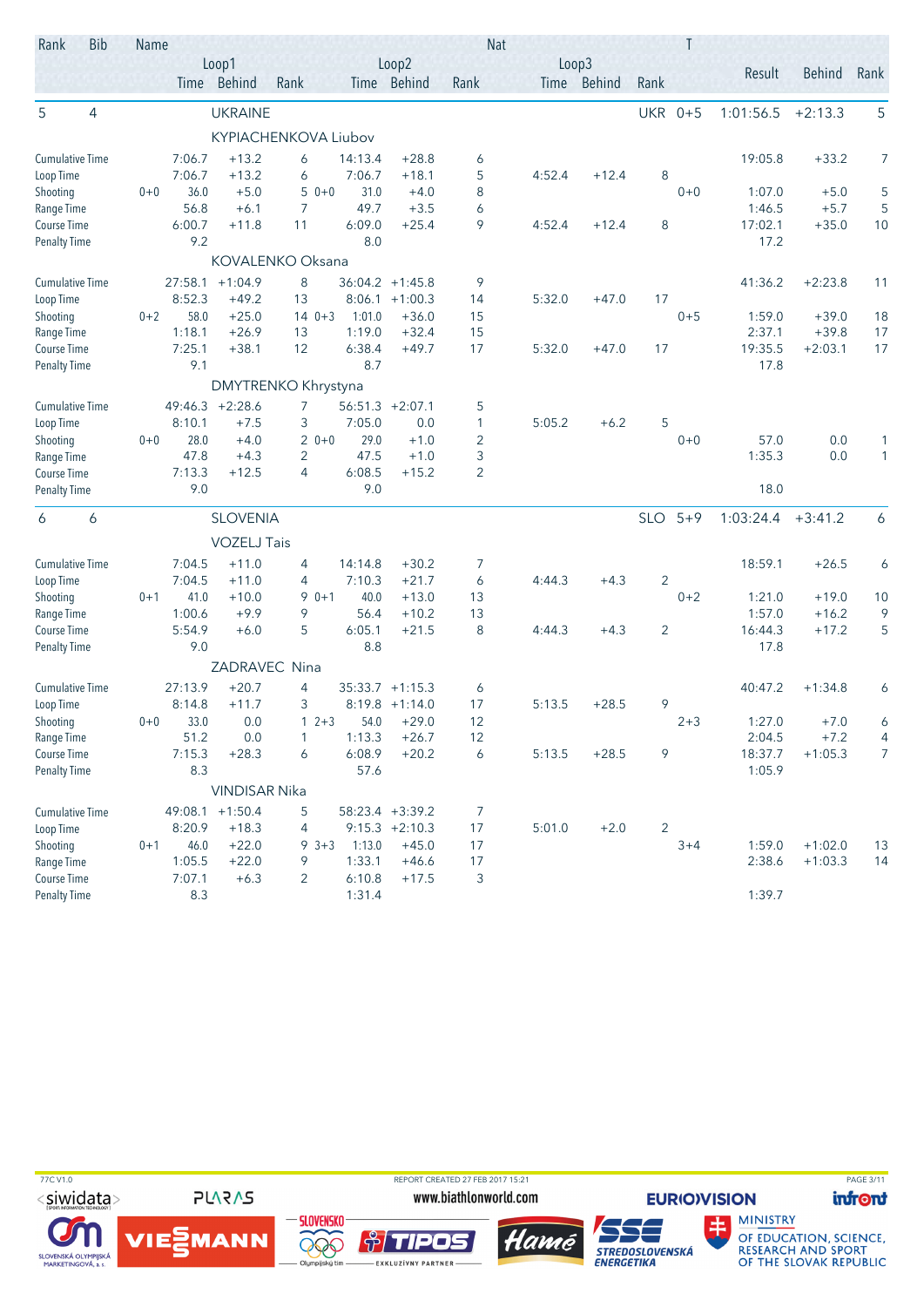| Rank                      | <b>Bib</b> | Name    |                  |                       |                          |                  |                    |                     | <b>Nat</b> |             |            | Τ       |                   |                        |                |
|---------------------------|------------|---------|------------------|-----------------------|--------------------------|------------------|--------------------|---------------------|------------|-------------|------------|---------|-------------------|------------------------|----------------|
|                           |            |         |                  | Loop1                 |                          |                  | Loop2              |                     |            | Loop3       |            |         | Result            | <b>Behind</b>          | Rank           |
|                           |            |         |                  | Time Behind           | Rank                     |                  | Time Behind        | Rank                |            | Time Behind | Rank       |         |                   |                        |                |
| 7                         | 19         |         |                  | SWITZERLAND           |                          |                  |                    |                     |            |             | <b>SUI</b> | $0 + 6$ | 1:03:39.2         | $+3:56.0$              | $\overline{7}$ |
|                           |            |         |                  | <b>BASERGA Amy</b>    |                          |                  |                    |                     |            |             |            |         |                   |                        |                |
| <b>Cumulative Time</b>    |            |         | 7:10.9           | $+17.4$               | 9                        | 14:04.0          | $+19.4$            | 3                   |            |             |            |         | 18:51.8           | $+19.2$                | 3              |
| Loop Time                 |            |         | 7:10.9           | $+17.4$               | 9                        | 6:53.1           | $+4.5$             | 3                   | 4:47.8     | $+7.8$      | 4          |         |                   |                        |                |
| Shooting                  |            | $0 + 1$ | 42.0             | $+11.0$               | $100 + 0$                | 28.0             | $+1.0$             | 2                   |            |             |            | $0 + 1$ | 1:10.0            | $+8.0$                 | 6              |
| Range Time                |            |         | 1:01.2           | $+10.5$               | 10                       | 46.2             | 0.0                | $\mathbf{1}$        |            |             |            |         | 1:47.4            | $+6.6$                 | 6              |
| Course Time               |            |         | 6:02.7           | $+13.8$               | 13                       | 5:59.7           | $+16.1$            | 5                   | 4:47.8     | $+7.8$      | 4          |         | 16:50.2           | $+23.1$                | $\overline{7}$ |
| <b>Penalty Time</b>       |            |         | 7.0              |                       |                          | 7.2              |                    |                     |            |             |            |         | 14.2              |                        |                |
|                           |            |         |                  |                       | <b>BARMETTLER Flavia</b> |                  |                    |                     |            |             |            |         |                   |                        |                |
| Cumulative Time           |            |         | 27:34.5          | $+41.3$               | 5                        | 34:50.2          | $+31.8$            | 4                   |            |             |            |         | 39:52.8           | $+40.4$                | 4              |
| Loop Time                 |            |         | 8:42.7           | $+39.6$               | 11                       | 7:15.7           | $+9.9$             | 3                   | 5:02.6     | $+17.6$     | 7          |         |                   |                        |                |
| Shooting                  |            | $0 + 1$ | 48.0             | $+15.0$               | $80+0$                   | 33.0             | $+8.0$             | $\overline{2}$      |            |             |            | $0 + 1$ | 1:21.0            | $+1.0$                 | 2              |
| Range Time                |            |         | 1:08.5<br>7:25.5 | $+17.3$<br>$+38.5$    | 8                        | 52.9             | $+6.3$<br>$+25.7$  | $\overline{2}$<br>8 |            | $+17.6$     |            |         | 2:01.4<br>18:42.5 | $+4.1$                 | 3<br>8         |
| Course Time               |            |         | 8.7              |                       | 13                       | 6:14.4<br>8.4    |                    |                     | 5:02.6     |             | 7          |         | 17.1              | $+1:10.1$              |                |
| <b>Penalty Time</b>       |            |         |                  |                       |                          |                  |                    |                     |            |             |            |         |                   |                        |                |
|                           |            |         |                  | FISCHER Anja          |                          |                  |                    |                     |            |             |            |         |                   |                        |                |
| <b>Cumulative Time</b>    |            |         | 49:16.9          | $+1:59.2$             | 6                        | 57:52.1          | $+3:07.9$          | 6                   |            |             |            |         |                   |                        |                |
| Loop Time                 |            |         | 9:24.1           | $+1:21.5$             | 12                       |                  | $8:35.2 +1:30.2$   | 12                  | 5:47.1     | $+48.1$     | 16         |         |                   |                        |                |
| Shooting                  |            | $0 + 2$ | 58.0<br>1:16.6   | $+34.0$<br>$+33.1$    | $120+2$<br>11            | 1:01.0<br>1:20.0 | $+33.0$<br>$+33.5$ | 13<br>12            |            |             |            | $0 + 4$ | 1:59.0<br>2:36.6  | $+1:02.0$<br>$+1:01.3$ | 13<br>13       |
| Range Time<br>Course Time |            |         | 7:57.6           | $+56.8$               | 15                       |                  | $7:05.9$ +1:12.6   | 16                  |            |             |            |         |                   |                        |                |
| <b>Penalty Time</b>       |            |         | 9.9              |                       |                          | 9.3              |                    |                     |            |             |            |         | 19.2              |                        |                |
|                           |            |         |                  |                       |                          |                  |                    |                     |            |             |            |         |                   |                        |                |
| 8                         | 12         |         |                  | <b>BELARUS</b>        |                          |                  |                    |                     |            |             |            | BLR 2+9 | 1:03:52.2         | $+4:09.0$              | 8              |
|                           |            |         |                  | <b>IYEROPES Darya</b> |                          |                  |                    |                     |            |             |            |         |                   |                        |                |
| <b>Cumulative Time</b>    |            |         | 7:04.9           | $+11.4$               | 5                        | 14:18.1          | $+33.5$            | 8                   |            |             |            |         | 19:18.7           | $+46.1$                | 9              |
| Loop Time                 |            |         | 7:04.9           | $+11.4$               | 5                        | 7:13.2           | $+24.6$            | 9                   | 5:00.6     | $+20.6$     | 12         |         |                   |                        |                |
| Shooting                  |            | $0 + 0$ | 31.0             | 0.0                   | $10+1$                   | 35.0             | $+8.0$             | 10                  |            |             |            | $0 + 1$ | 1:06.0            | $+4.0$                 | 4              |
| Range Time                |            |         | 50.7             | 0.0                   | 1                        | 55.1             | $+8.9$             | 11                  |            |             |            |         | 1:45.8            | $+5.0$                 | 4              |
| Course Time               |            |         | 6:05.7           | $+16.8$               | 15                       | 6:09.8           | $+26.2$            | 10                  | 5:00.6     | $+20.6$     | 12         |         | 17:16.1           | $+49.0$                | 11             |
| <b>Penalty Time</b>       |            |         | 8.5              |                       |                          | 8.3              |                    |                     |            |             |            |         | 16.8              |                        |                |
|                           |            |         |                  |                       | KARNITSKAYA Natallia     |                  |                    |                     |            |             |            |         |                   |                        |                |
| <b>Cumulative Time</b>    |            |         | 27:59.9          | $+1:06.7$             | 9                        |                  | $36:44.6 +2:26.2$  | 14                  |            |             |            |         | 42:09.4           | $+2:57.0$              | 14             |
| Loop Time                 |            |         | 8:41.2           | $+38.1$               | 9                        |                  | $8:44.7 +1:38.9$   | 20                  | 5:24.8     | $+39.8$     | 14         |         |                   |                        |                |
| Shooting                  |            | $0 + 2$ | 56.0             | $+23.0$               | $112+3$                  | 59.0             | $+34.0$            | 13                  |            |             |            | $2 + 5$ | 1:55.0            | $+35.0$                | 14             |
| Range Time<br>Course Time |            |         | 1:16.8           | $+25.6$               | 12                       | 1:16.6           | $+30.0$            | 13                  |            |             |            |         | 2:33.4            | $+36.1$                | 14             |
| <b>Penalty Time</b>       |            |         | 7:15.9<br>8.5    | $+28.9$               | $\overline{7}$           | 6:24.0<br>1:04.1 | $+35.3$            | 10                  | 5:24.8     | $+39.8$     | 14         |         | 19:04.7<br>1:12.6 | $+1:32.3$              | $10$           |
|                           |            |         |                  |                       |                          |                  |                    |                     |            |             |            |         |                   |                        |                |
|                           |            |         |                  |                       | YERAMEI Viyaleta         |                  |                    |                     |            |             |            |         |                   |                        |                |
| <b>Cumulative Time</b>    |            |         |                  | 50:55.6 +3:37.9       | 10                       |                  | 58:28.6 +3:44.4    | 8                   |            |             |            |         |                   |                        |                |
| Loop Time                 |            |         | 8:46.2           | $+43.6$               | 8                        | 7:33.0           | $+28.0$            | 5                   | 5:23.6     | $+24.6$     | 12         |         |                   |                        |                |
| Shooting<br>Range Time    |            | $0 + 2$ | 47.0<br>1:06.5   | $+23.0$<br>$+23.0$    | $100 + 1$<br>10          | 39.0<br>58.9     | $+11.0$<br>$+12.4$ | 5<br>5              |            |             |            | $0 + 3$ | 1:26.0<br>2:05.4  | $+29.0$<br>$+30.1$     | 6<br>6         |
| Course Time               |            |         | 7:31.3           | $+30.5$               | 6                        | 6:25.8           | $+32.5$            | 8                   |            |             |            |         |                   |                        |                |
| <b>Penalty Time</b>       |            |         | 8.4              |                       |                          | 8.3              |                    |                     |            |             |            |         | 16.7              |                        |                |
|                           |            |         |                  |                       |                          |                  |                    |                     |            |             |            |         |                   |                        |                |

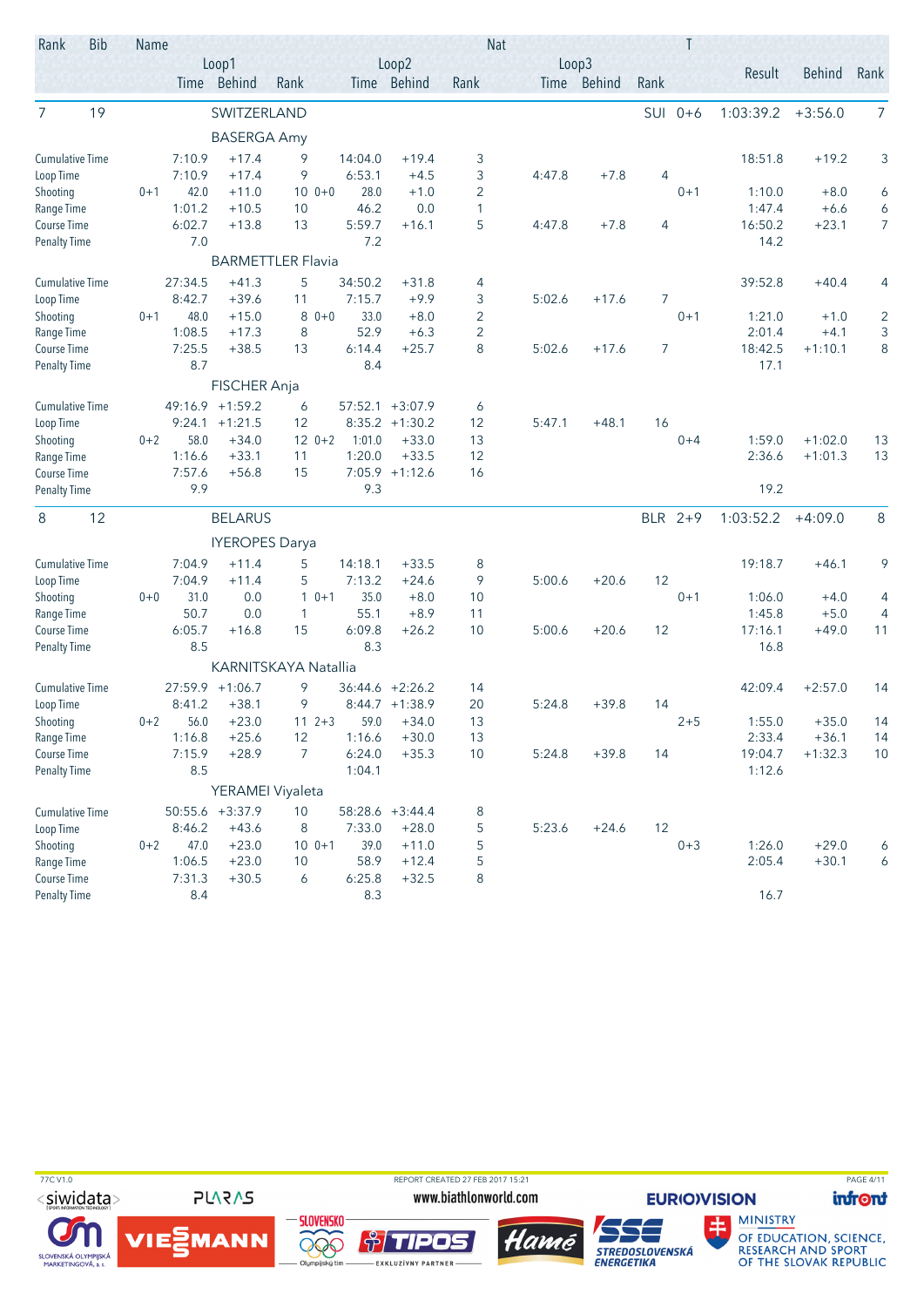| Rank                   | <b>Bib</b>     | Name    |                |                    |                            |               |                   | <b>Nat</b>     |        |             |           |            |                 |               |      |
|------------------------|----------------|---------|----------------|--------------------|----------------------------|---------------|-------------------|----------------|--------|-------------|-----------|------------|-----------------|---------------|------|
|                        |                |         |                | Loop1              |                            |               | Loop2             |                | Loop3  |             |           |            | Result          | <b>Behind</b> | Rank |
|                        |                |         |                | Time Behind        | Rank                       |               | Time Behind       | Rank           |        | Time Behind | Rank      |            |                 |               |      |
| 9                      | $\overline{2}$ |         |                |                    | <b>CZECH REPUBLIC</b>      |               |                   |                |        |             |           | $CZE$ 1+10 | 1:04:03.2       | $+4:20.0$     | 9    |
|                        |                |         |                |                    | <b>VINKLARKOVA Tereza</b>  |               |                   |                |        |             |           |            |                 |               |      |
| <b>Cumulative Time</b> |                |         | 7:43.4         | $+49.9$            | 15                         |               | $15:04.7 +1:20.1$ | 13             |        |             |           |            | 19:56.1         | $+1:23.5$     | 11   |
| Loop Time              |                |         | 7:43.4         | $+49.9$            | 15                         | 7:21.3        | $+32.7$           | 12             | 4:51.4 | $+11.4$     | 7         |            |                 |               |      |
| Shooting               |                | $1 + 3$ | 52.0           | $+21.0$            | $150+2$                    | 43.0          | $+16.0$           | 15             |        |             |           | $1 + 5$    | 1:35.0          | $+33.0$       | 14   |
| Range Time             |                |         | 1:11.5         | $+20.8$            | 14                         | 1:02.1        | $+15.9$           | 15             |        |             |           |            | 2:13.6          | $+32.8$       | 15   |
| Course Time            |                |         | 5:55.8<br>36.1 | $+6.9$             | 6                          | 6:11.1<br>8.1 | $+27.5$           | 11             | 4:51.4 | $+11.4$     | 7         |            | 16:58.3<br>44.2 | $+31.2$       | 9    |
| <b>Penalty Time</b>    |                |         |                |                    | <b>KRIZOVICOVA Iva</b>     |               |                   |                |        |             |           |            |                 |               |      |
| <b>Cumulative Time</b> |                |         | 28:24.5        | $+1:31.3$          | 12                         | 36:32.6       | $+2:14.2$         | 13             |        |             |           |            | 41:55.2         | $+2:42.8$     | 13   |
| Loop Time              |                |         | 8:28.4         | $+25.3$            | 5                          | 8:08.1        | $+1:02.3$         | 15             | 5:22.6 | $+37.6$     | 13        |            |                 |               |      |
| Shooting               |                | $0 + 1$ | 38.0           | $+5.0$             | $30+3$                     | 1:04.0        | $+39.0$           | 17             |        |             |           | $0 + 4$    | 1:42.0          | $+22.0$       | 11   |
| Range Time             |                |         | 57.6           | $+6.4$             | $\overline{4}$             | 1:24.0        | $+37.4$           | 20             |        |             |           |            | 2:21.6          | $+24.3$       | 10   |
| Course Time            |                |         | 7:22.8         | $+35.8$            | 10                         | 6:35.6        | $+46.9$           | 16             | 5:22.6 | $+37.6$     | 13        |            | 19:21.0         | $+1:48.6$     | 13   |
| <b>Penalty Time</b>    |                |         | 8.0            |                    |                            | 8.5           |                   |                |        |             |           |            | 16.5            |               |      |
|                        |                |         |                |                    | MACKOVA Veronika           |               |                   |                |        |             |           |            |                 |               |      |
| <b>Cumulative Time</b> |                |         | 50:36.6        | $+3:18.9$          | 9                          | 58:29.8       | $+3:45.6$         | 9              |        |             |           |            |                 |               |      |
| Loop Time              |                |         | 8:41.4         | $+38.8$            | 6                          | 7:53.2        | $+48.2$           | 10             | 5:33.4 | $+34.4$     | 15        |            |                 |               |      |
| Shooting               |                | $0 + 0$ | 33.0           | $+9.0$             | $40+1$                     | 46.0          | $+18.0$           | $\overline{7}$ |        |             |           | $0 + 1$    | 1:19.0          | $+22.0$       | 5    |
| Range Time             |                |         | 51.9           | $+8.4$             | 4                          | 1:06.7        | $+20.2$           | $\overline{7}$ |        |             |           |            | 1:58.6          | $+23.3$       | 5    |
| Course Time            |                |         | 7:40.5<br>9.0  | $+39.7$            | 10                         | 6:37.4<br>9.1 | $+44.1$           | 12             |        |             |           |            | 18.1            |               |      |
| <b>Penalty Time</b>    |                |         |                |                    |                            |               |                   |                |        |             |           |            |                 |               |      |
| 10                     | 21             |         |                | SWEDEN             |                            |               |                   |                |        |             | SWE $0+8$ |            | 1:04:22.5       | $+4:39.3$     | 10   |
|                        |                |         |                |                    | LUNDSTROEM Amanda          |               |                   |                |        |             |           |            |                 |               |      |
| <b>Cumulative Time</b> |                |         | 7:32.9         | $+39.4$            | 14                         | 14:57.1       | $+1:12.5$         | 12             |        |             |           |            | 20:17.2         | $+1:44.6$     | 15   |
| Loop Time              |                |         | 7:32.9         | $+39.4$            | 14                         | 7:24.2        | $+35.6$           | 13             | 5:20.1 | $+40.1$     | 16        |            |                 |               |      |
| Shooting               |                | $0 + 1$ | 51.0           | $+20.0$            | $130+0$                    | 30.0          | $+3.0$            | $\overline{4}$ |        |             |           | $0 + 1$    | 1:21.0          | $+19.0$       | 10   |
| Range Time             |                |         | 1:14.3         | $+23.6$            | 16                         | 50.1          | $+3.9$            | 7              |        |             |           |            | 2:04.4          | $+23.6$       | 11   |
| Course Time            |                |         | 6:10.6<br>8.0  | $+21.7$            | 19                         | 6:26.6<br>7.5 | $+43.0$           | 16             | 5:20.1 | $+40.1$     | 16        |            | 17:57.3<br>15.5 | $+1:30.2$     | 17   |
| <b>Penalty Time</b>    |                |         |                |                    | <b>GUSTAVSSON Elin</b>     |               |                   |                |        |             |           |            |                 |               |      |
| <b>Cumulative Time</b> |                |         |                | 29:29.4 +2:36.2    | 15                         |               | $37:08.9 +2:50.5$ | 15             |        |             |           |            | 42:22.8         | $+3:10.4$     | 15   |
| Loop Time              |                |         | 9:12.2         | $+1:09.1$          | 16                         | 7:39.5        | $+33.7$           | 8              | 5:13.9 | $+28.9$     | 10        |            |                 |               |      |
| Shooting               |                | $0 + 3$ | 1:20.0         | $+47.0$            | $210+1$                    | 40.0          | $+15.0$           | 6              |        |             |           | $0 + 4$    | 2:00.0          | $+40.0$       | 19   |
| Range Time             |                |         | 1:40.2         | $+49.0$            | 21                         | 59.9          | $+13.3$           | 6              |        |             |           |            | 2:40.1          | $+42.8$       | 18   |
| Course Time            |                |         | 7:23.3         | $+36.3$            | 11                         | 6:31.1        | $+42.4$           | 14             | 5:13.9 | $+28.9$     | 10        |            | 19:08.3         | $+1:35.9$     | 11   |
| <b>Penalty Time</b>    |                |         | 8.7            |                    |                            | 8.5           |                   |                |        |             |           |            | 17.2            |               |      |
|                        |                |         |                |                    | <b>OLSSON Moa Patricia</b> |               |                   |                |        |             |           |            |                 |               |      |
| <b>Cumulative Time</b> |                |         |                | $51:09.4 + 3:51.7$ | 13                         |               | $59:02.0 +4:17.8$ | 10             |        |             |           |            |                 |               |      |
| Loop Time              |                |         | 8:46.6         | $+44.0$            | 9                          | 7:52.6        | $+47.6$           | 9              | 5:20.5 | $+21.5$     | 10        |            |                 |               |      |
| Shooting               |                | $0+0$   | 40.0           | $+16.0$            | $70+3$                     | 59.0          | $+31.0$           | 11             |        |             |           | $0 + 3$    | 1:39.0          | $+42.0$       | 8    |
| Range Time             |                |         | 1:01.8         | $+18.3$            | 8                          | 1:15.7        | $+29.2$           | 10             |        |             |           |            | 2:17.5          | $+42.2$       | 8    |
| Course Time            |                |         | 7:35.8         | $+35.0$            | 9                          | 6:27.9        | $+34.6$           | 9              |        |             |           |            |                 |               |      |
| <b>Penalty Time</b>    |                |         | 9.0            |                    |                            | 9.0           |                   |                |        |             |           |            | 18.0            |               |      |

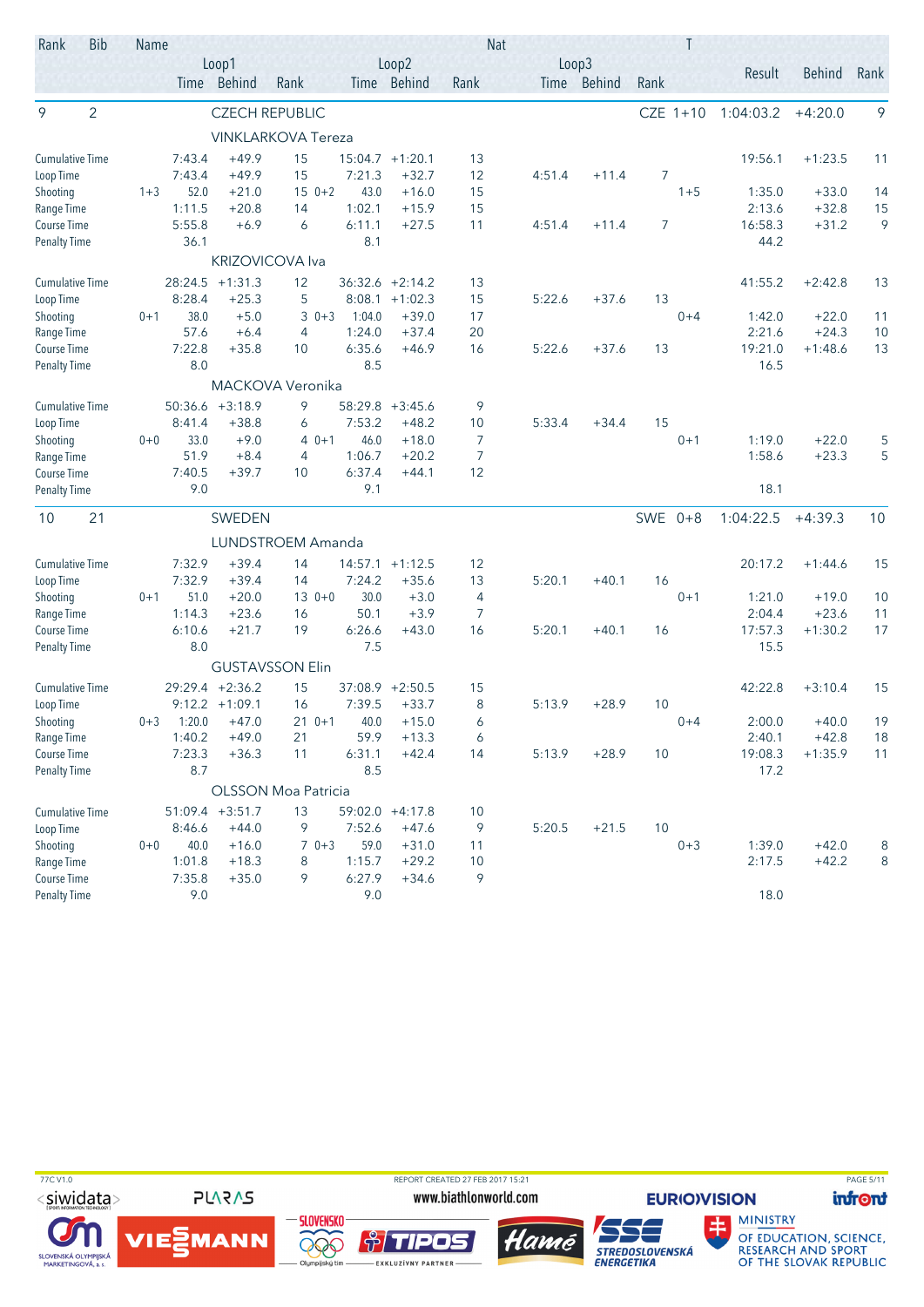| Rank                               | <b>Bib</b> | Name    |               |                      |                            |                |                      |                | <b>Nat</b> |                      |                | T        |                 |           |                |
|------------------------------------|------------|---------|---------------|----------------------|----------------------------|----------------|----------------------|----------------|------------|----------------------|----------------|----------|-----------------|-----------|----------------|
|                                    |            |         |               | Loop1<br>Time Behind | Rank                       |                | Loop2<br>Time Behind | Rank           |            | Loop3<br>Time Behind | Rank           |          | Result          | Behind    | Rank           |
| 11                                 | 11         |         |               | <b>AUSTRIA</b>       |                            |                |                      |                |            |                      |                | AUT 6+11 | 1:04:37.6       | $+4:54.4$ | 11             |
|                                    |            |         |               | <b>GANDLER Anna</b>  |                            |                |                      |                |            |                      |                |          |                 |           |                |
| <b>Cumulative Time</b>             |            |         | 7:26.5        | $+33.0$              | 13                         |                | $15:08.8$ +1:24.2    | 14             |            |                      |                |          | 20:05.4         | $+1:32.8$ | 13             |
| Loop Time                          |            |         | 7:26.5        | $+33.0$              | 13                         | 7:42.3         | $+53.7$              | 17             | 4:56.6     | $+16.6$              | 10             |          |                 |           |                |
| Shooting                           |            | $0 + 2$ | 1:11.0        | $+40.0$              | $20 \t1+3$                 | 1:09.0         | $+42.0$              | 21             |            |                      |                | $1 + 5$  | 2:20.0          | $+1:18.0$ | 21             |
| Range Time                         |            |         | 1:29.6        | $+38.9$              | 20                         | 1:26.5         | $+40.3$              | 21             |            |                      |                |          | 2:56.1          | $+1:15.3$ | 21             |
| Course Time                        |            |         | 5:48.9<br>8.0 | 0.0                  | $\overline{1}$             | 5:43.6<br>32.2 | 0.0                  | $\mathbf{1}$   | 4:56.6     | $+16.6$              | 10             |          | 16:29.1<br>40.2 | $+2.0$    | $\overline{2}$ |
| <b>Penalty Time</b>                |            |         |               |                      | <b>OBERTHALER Kristina</b> |                |                      |                |            |                      |                |          |                 |           |                |
| <b>Cumulative Time</b>             |            |         |               | $29:19.5 +2:26.3$    | 14                         | 36:25.3        | $+2:06.9$            | 11             |            |                      |                |          | 41:14.4         | $+2:02.0$ | 9              |
| Loop Time                          |            |         |               | $9:14.1 + 1:11.0$    | 17                         | 7:05.8         | 0.0                  | $\mathbf{1}$   | 4:49.1     | $+4.1$               | $\overline{2}$ |          |                 |           |                |
| Shooting                           |            | $2 + 3$ | 1:01.0        | $+28.0$              | $150+0$                    | 37.0           | $+12.0$              | 4              |            |                      |                | $2 + 3$  | 1:38.0          | $+18.0$   | 7              |
| Range Time                         |            |         | 1:19.1        | $+27.9$              | 14                         | 55.2           | $+8.6$               | 3              |            |                      |                |          | 2:14.3          | $+17.0$   | 7              |
| Course Time                        |            |         | 6:58.9        | $+11.9$              | 3                          | 6:02.9         | $+14.2$              | 3              | 4:49.1     | $+4.1$               | $\overline{2}$ |          | 17:50.9         | $+18.5$   | 3              |
| <b>Penalty Time</b>                |            |         | 56.1          |                      |                            | 7.7            |                      |                |            |                      |                |          | 1:03.8          |           |                |
|                                    |            |         |               | OSL Lisa             |                            |                |                      |                |            |                      |                |          |                 |           |                |
| <b>Cumulative Time</b>             |            |         | 50:02.4       | $+2:44.7$            | 8                          | 59:35.0        | $+4:50.8$            | 13             |            |                      |                |          |                 |           |                |
| Loop Time                          |            |         | 8:48.0        | $+45.4$              | 10                         |                | $9:32.6 +2:27.6$     | 19             | 5:02.6     | $+3.6$               | 3              |          |                 |           |                |
| Shooting                           |            | $0 + 0$ | 37.0          | $+13.0$              | $63+3$                     | 1:10.0         | $+42.0$              | 15             |            |                      |                | $3 + 3$  | 1:47.0          | $+50.0$   | 10             |
| Range Time                         |            |         | 57.3          | $+13.8$              | 6                          | 1:27.5         | $+41.0$              | 15             |            |                      |                |          | 2:24.8          | $+49.5$   | 10             |
| Course Time                        |            |         | 7:41.4        | $+40.6$              | 11                         | 6:38.3         | $+45.0$              | 13             |            |                      |                |          |                 |           |                |
| <b>Penalty Time</b>                |            |         | 9.3           |                      |                            | 1:26.8         |                      |                |            |                      |                |          | 1:36.1          |           |                |
| 12                                 | 15         |         |               | <b>SLOVAKIA</b>      |                            |                |                      |                |            |                      | SVK 1+8        |          | 1:04:38.3       | $+4:55.1$ | 12             |
|                                    |            |         |               |                      | HAIDELMEIEROVA Veronika    |                |                      |                |            |                      |                |          |                 |           |                |
| <b>Cumulative Time</b>             |            |         | 7:06.8        | $+13.3$              | 7                          | 14:18.3        | $+33.7$              | 9              |            |                      |                |          | 19:27.0         | $+54.4$   | 10             |
| Loop Time                          |            |         | 7:06.8        | $+13.3$              | 7                          | 7:11.5         | $+22.9$              | 8              | 5:08.7     | $+28.7$              | 14             |          |                 |           |                |
| Shooting                           |            | $0 + 1$ | 36.0          | $+5.0$               | 5<br>$0 + 0$               | 27.0           | 0.0                  | 1              |            |                      |                | $0 + 1$  | 1:03.0          | $+1.0$    | $\overline{c}$ |
| Range Time                         |            |         | 54.7          | $+4.0$               | 5                          | 48.2           | $+2.0$               | 4              |            |                      |                |          | 1:42.9          | $+2.1$    | 3              |
| Course Time<br><b>Penalty Time</b> |            |         | 6:04.0<br>8.1 | $+15.1$              | 14                         | 6:15.5<br>7.8  | $+31.9$              | 12             | 5:08.7     | $+28.7$              | 14             |          | 17:28.2<br>15.9 | $+1:01.1$ | 14             |
|                                    |            |         |               |                      | MACHYNIAKOVA Julia         |                |                      |                |            |                      |                |          |                 |           |                |
| <b>Cumulative Time</b>             |            |         | 28:21.9       | $+1:28.7$            | 10                         | 36:22.1        | $+2:03.7$            | 10             |            |                      |                |          | 41:53.6         | $+2:41.2$ | 12             |
| Loop Time                          |            |         | 8:54.9        | $+51.8$              | 14                         | 8:00.2         | $+54.4$              | 13             | 5:31.5     | $+46.5$              | 16             |          |                 |           |                |
| Shooting                           |            | $0 + 2$ | 50.0          | $+17.0$              | $90+2$                     | 1:05.0         | $+40.0$              | 19             |            |                      |                | $0 + 4$  | 1:55.0          | $+35.0$   | 14             |
| Range Time                         |            |         | 1:10.9        | $+19.7$              | 9                          | 1:23.4         | $+36.8$              | 19             |            |                      |                |          | 2:34.3          | $+37.0$   | 16             |
| Course Time                        |            |         | 7:35.3        | $+48.3$              | 16                         | 6:28.2         | $+39.5$              | 12             | 5:31.5     | $+46.5$              | 16             |          | 19:35.0         | $+2:02.6$ | 16             |
| <b>Penalty Time</b>                |            |         | 8.7           |                      |                            | 8.6            |                      |                |            |                      |                |          | 17.3            |           |                |
|                                    |            |         |               |                      | <b>HORVATOVA Henrieta</b>  |                |                      |                |            |                      |                |          |                 |           |                |
| <b>Cumulative Time</b>             |            |         |               | $51:41.7 +4:24.0$    | 15                         |                | 59:23.9 +4:39.7      | 11             |            |                      |                |          |                 |           |                |
| Loop Time                          |            |         |               | $9:48.1 + 1:45.5$    | 15                         | 7:42.2         | $+37.2$              | $\overline{7}$ | 5:14.4     | $+15.4$              | 6              |          |                 |           |                |
| Shooting                           |            | $1 + 3$ | 1:09.0        | $+45.0$              | $150+0$                    | 33.0           | $+5.0$               | 4              |            |                      |                | $1 + 3$  | 1:42.0          | $+45.0$   | 9              |
| Range Time                         |            |         | 1:26.6        | $+43.1$              | 14                         | 53.5           | $+7.0$               | 4              |            |                      |                |          | 2:20.1          | $+44.8$   | 9              |
| Course Time                        |            |         | 7:46.2        | $+45.4$              | 12                         | 6:40.0         | $+46.7$              | 14             |            |                      |                |          |                 |           |                |
| <b>Penalty Time</b>                |            |         | 35.3          |                      |                            | 8.7            |                      |                |            |                      |                |          | 44.0            |           |                |

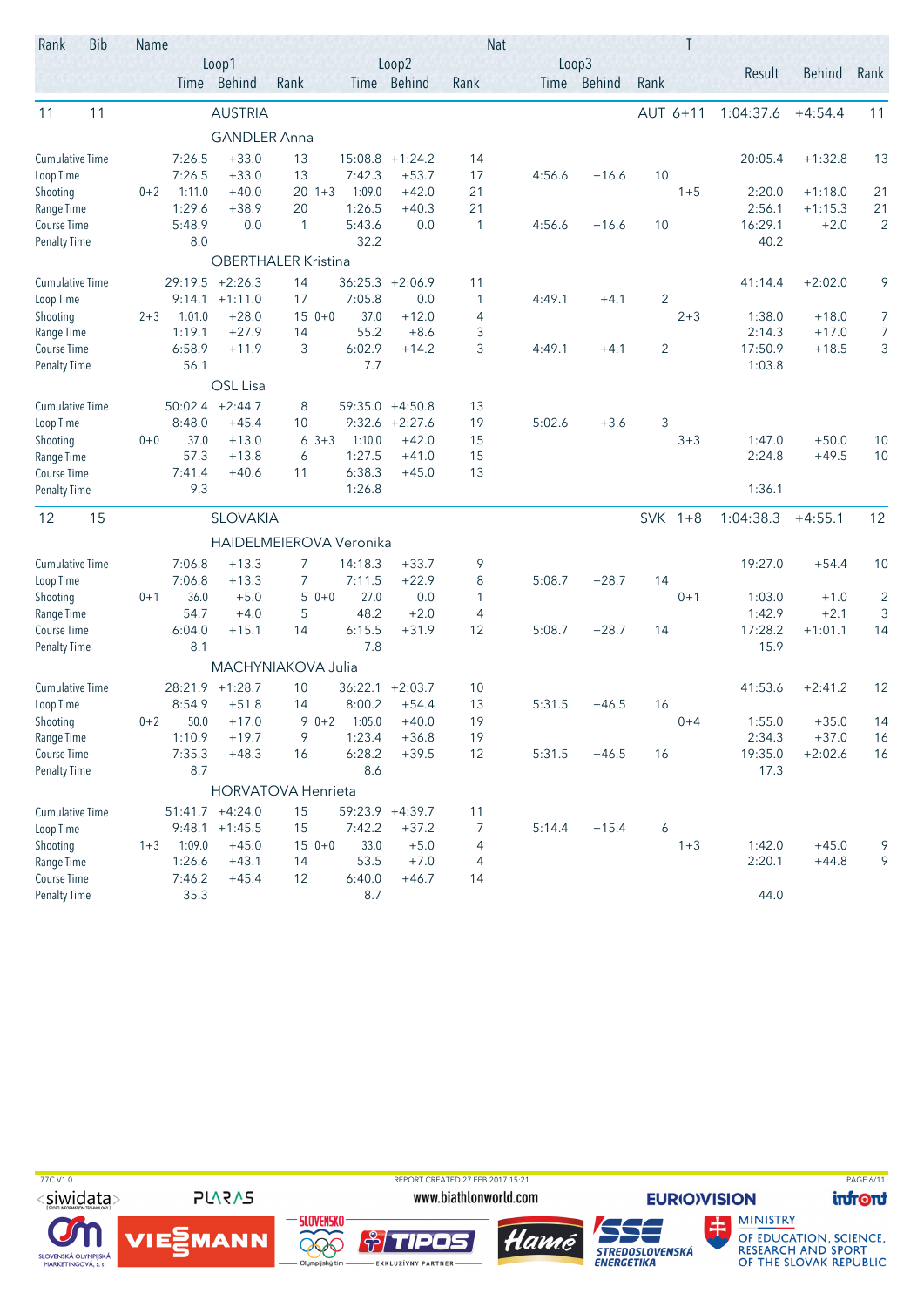| Rank                               | <b>Bib</b> | Name    |                  |                                         |                        |                   |                               |          | <b>Nat</b> |                      | Τ        |                   |                    |        |
|------------------------------------|------------|---------|------------------|-----------------------------------------|------------------------|-------------------|-------------------------------|----------|------------|----------------------|----------|-------------------|--------------------|--------|
|                                    |            |         |                  | Loop1<br>Time Behind                    | Rank                   |                   | Loop2<br>Time Behind          | Rank     |            | Loop3<br>Time Behind | Rank     | Result            | Behind             | Rank   |
| 13                                 | 16         |         |                  | <b>USA</b>                              |                        |                   |                               |          |            |                      | USA 1+11 | 1:04:40.0         | $+4:56.8$          | 13     |
|                                    |            |         |                  | <b>LEVINS Chloe</b>                     |                        |                   |                               |          |            |                      |          |                   |                    |        |
| <b>Cumulative Time</b>             |            |         | 7:18.9           | $+25.4$                                 | 12                     |                   | $15:09.9 + 1:25.3$            | 15       |            |                      |          | 20:13.2           | $+1:40.6$          | 14     |
| Loop Time                          |            |         | 7:18.9           | $+25.4$                                 | 12                     |                   | $7:51.0 +1:02.4$              | 18       | 5:03.3     | $+23.3$              | 13       |                   |                    |        |
| Shooting                           |            | $0 + 1$ | 46.0             | $+15.0$                                 | $120+3$                | 1:07.0            | $+40.0$                       | 20       |            |                      | $0 + 4$  | 1:53.0            | $+51.0$            | 19     |
| Range Time                         |            |         | 1:08.4           | $+17.7$                                 | 12                     | 1:25.4            | $+39.2$                       | 20       |            |                      |          | 2:33.8            | $+53.0$            | 19     |
| Course Time                        |            |         | 6:02.1           | $+13.2$                                 | 12                     | 6:17.5            | $+33.9$                       | 13       | 5:03.3     | $+23.3$              | 13       | 17:22.9           | $+55.8$            | 12     |
| <b>Penalty Time</b>                |            |         | 8.4              |                                         |                        | 8.1               |                               |          |            |                      |          | 16.5              |                    |        |
|                                    |            |         |                  |                                         | KAUTZER Amanda         |                   |                               |          |            |                      |          |                   |                    |        |
| <b>Cumulative Time</b>             |            |         |                  | $28:23.4$ +1:30.2                       | 11                     | 36:02.3           | $+1:43.9$                     | 8        |            |                      |          | 41:02.3           | $+1:49.9$          | 8      |
| Loop Time                          |            |         | 8:10.2           | $+7.1$                                  | $\overline{2}$         | 7:38.9            | $+33.1$                       | 6        | 5:00.0     | $+15.0$              | 6        |                   |                    |        |
| Shooting                           |            | $0 + 0$ | 40.0             | $+7.0$                                  | $60+2$                 | 59.0              | $+34.0$                       | 13       |            |                      | $0 + 2$  | 1:39.0            | $+19.0$            | 8      |
| Range Time<br>Course Time          |            |         | 1:01.0<br>7:01.6 | $+9.8$<br>$+14.6$                       | 6<br>4                 | 1:20.2<br>6:10.2  | $+33.6$<br>$+21.5$            | 16<br>7  | 5:00.0     | $+15.0$              | 6        | 2:21.2<br>18:11.8 | $+23.9$<br>$+39.4$ | 9<br>5 |
| <b>Penalty Time</b>                |            |         | 7.6              |                                         |                        | 8.5               |                               |          |            |                      |          | 16.1              |                    |        |
|                                    |            |         |                  | <b>GILLILAND Grace</b>                  |                        |                   |                               |          |            |                      |          |                   |                    |        |
|                                    |            |         |                  |                                         |                        |                   |                               |          |            |                      |          |                   |                    |        |
| <b>Cumulative Time</b>             |            |         |                  | $51:05.2 +3:47.5$<br>$10:02.9 + 2:00.3$ | 11<br>17               | 59:24.9           | $+4:40.7$<br>$8:19.7 +1:14.7$ | 12<br>11 | 5:15.1     | $+16.1$              | 8        |                   |                    |        |
| Loop Time<br>Shooting              |            | $1 + 3$ | 1:17.0           | $+53.0$                                 | $180+2$                | 1:18.0            | $+50.0$                       | 22       |            |                      | $1 + 5$  | 2:35.0            | $+1:38.0$          | 20     |
| Range Time                         |            |         | 1:35.5           | $+52.0$                                 | 18                     | 1:36.6            | $+50.1$                       | 19       |            |                      |          | 3:12.1            | $+1:36.8$          | 18     |
| Course Time                        |            |         | 7:50.6           | $+49.8$                                 | 13                     | 6:33.6            | $+40.3$                       | 11       |            |                      |          |                   |                    |        |
| <b>Penalty Time</b>                |            |         | 36.8             |                                         |                        | 9.5               |                               |          |            |                      |          | 46.3              |                    |        |
| 14                                 | 13         |         |                  | <b>BULGARIA</b>                         |                        |                   |                               |          |            |                      | BUL 3+11 | 1:05:54.6         | $+6:11.4$          | 14     |
|                                    |            |         |                  |                                         | ZDRAVKOVA Maria        |                   |                               |          |            |                      |          |                   |                    |        |
| <b>Cumulative Time</b>             |            |         |                  | $8:04.7 +1:11.2$                        | 18                     |                   | $15:20.7 + 1:36.1$            | 16       |            |                      |          | 20:19.5           | $+1:46.9$          | 16     |
| Loop Time                          |            |         | 8:04.7           | $+1:11.2$                               | 18                     | 7:16.0            | $+27.4$                       | 10       | 4:58.8     | $+18.8$              | 11       |                   |                    |        |
| Shooting                           |            | $1 + 3$ | 1:01.0           | $+30.0$                                 | $180++0$               | 30.0              | $+3.0$                        | 4        |            |                      | $1 + 3$  | 1:31.0            | $+29.0$            | 13     |
| Range Time                         |            |         | 1:20.3           | $+29.6$                                 | 18                     | 50.3              | $+4.1$                        | 8        |            |                      |          | 2:10.6            | $+29.8$            | 13     |
| Course Time                        |            |         | 6:08.8           | $+19.9$                                 | 18                     | 6:17.6            | $+34.0$                       | 14       | 4:58.8     | $+18.8$              | 11       | 17:25.2           | $+58.1$            | 13     |
| <b>Penalty Time</b>                |            |         | 35.6             |                                         |                        | 8.1               |                               |          |            |                      |          | 43.7              |                    |        |
|                                    |            |         |                  |                                         | <b>TODOROVA Milena</b> |                   |                               |          |            |                      |          |                   |                    |        |
| <b>Cumulative Time</b>             |            |         | 28:50.0          | $+1:56.8$                               | 13                     |                   | $36:29.4$ +2:11.0             | 12       |            |                      |          | 41:28.5           | $+2:16.1$          | 10     |
| Loop Time                          |            |         | 8:30.5           | $+27.4$                                 | 6                      | 7:39.4            | $+33.6$                       | 7        | 4:59.1     | $+14.1$              | 5        |                   |                    |        |
| Shooting                           |            | $0 + 0$ | 38.0             | $+5.0$                                  | $30+2$                 | 1:05.0            | $+40.0$                       | 19       |            |                      | $0 + 2$  | 1:43.0            | $+23.0$            | 12     |
| Range Time                         |            |         | 1:00.9           | $+9.7$                                  | 5                      | 1:23.3            | $+36.7$                       | 18       |            |                      |          | 2:24.2            | $+26.9$            | 12     |
| Course Time                        |            |         | 7:21.5           | $+34.5$                                 | 8                      | 6:08.2            | $+19.5$                       | 5        | 4:59.1     | $+14.1$              | 5        | 18:28.8           | $+56.4$            | 6      |
| <b>Penalty Time</b>                |            |         | 8.1              |                                         |                        | 7.9               |                               |          |            |                      |          | 16.0              |                    |        |
|                                    |            |         |                  |                                         | PEHLIVANSKA Lyubomira  |                   |                               |          |            |                      |          |                   |                    |        |
| <b>Cumulative Time</b>             |            |         |                  | $51:08.3 + 3:50.6$                      | 12                     | 1:00:21.6 +5:37.4 |                               | 14       |            |                      |          |                   |                    |        |
| Loop Time                          |            |         |                  | $9:39.8 +1:37.2$                        | 14                     |                   | $9:13.3 +2:08.3$              | 16       | 5:33.0     | $+34.0$              | 14       |                   |                    |        |
| Shooting                           |            | $0 + 3$ | 1:13.0           | $+49.0$                                 | $16 \t2+3$             | 1:17.0            | $+49.0$                       | 21       |            |                      | $2 + 6$  | 2:30.0            | $+1:33.0$          | 18     |
| Range Time                         |            |         | 1:33.8           | $+50.3$                                 | 16                     | 1:38.4            | $+51.9$                       | 21       |            |                      |          | 3:12.2            | $+1:36.9$          | 19     |
| Course Time<br><b>Penalty Time</b> |            |         | 7:57.3<br>8.7    | $+56.5$                                 | 14                     | 6:31.5<br>1:03.4  | $+38.2$                       | 10       |            |                      |          | 1:12.1            |                    |        |
|                                    |            |         |                  |                                         |                        |                   |                               |          |            |                      |          |                   |                    |        |

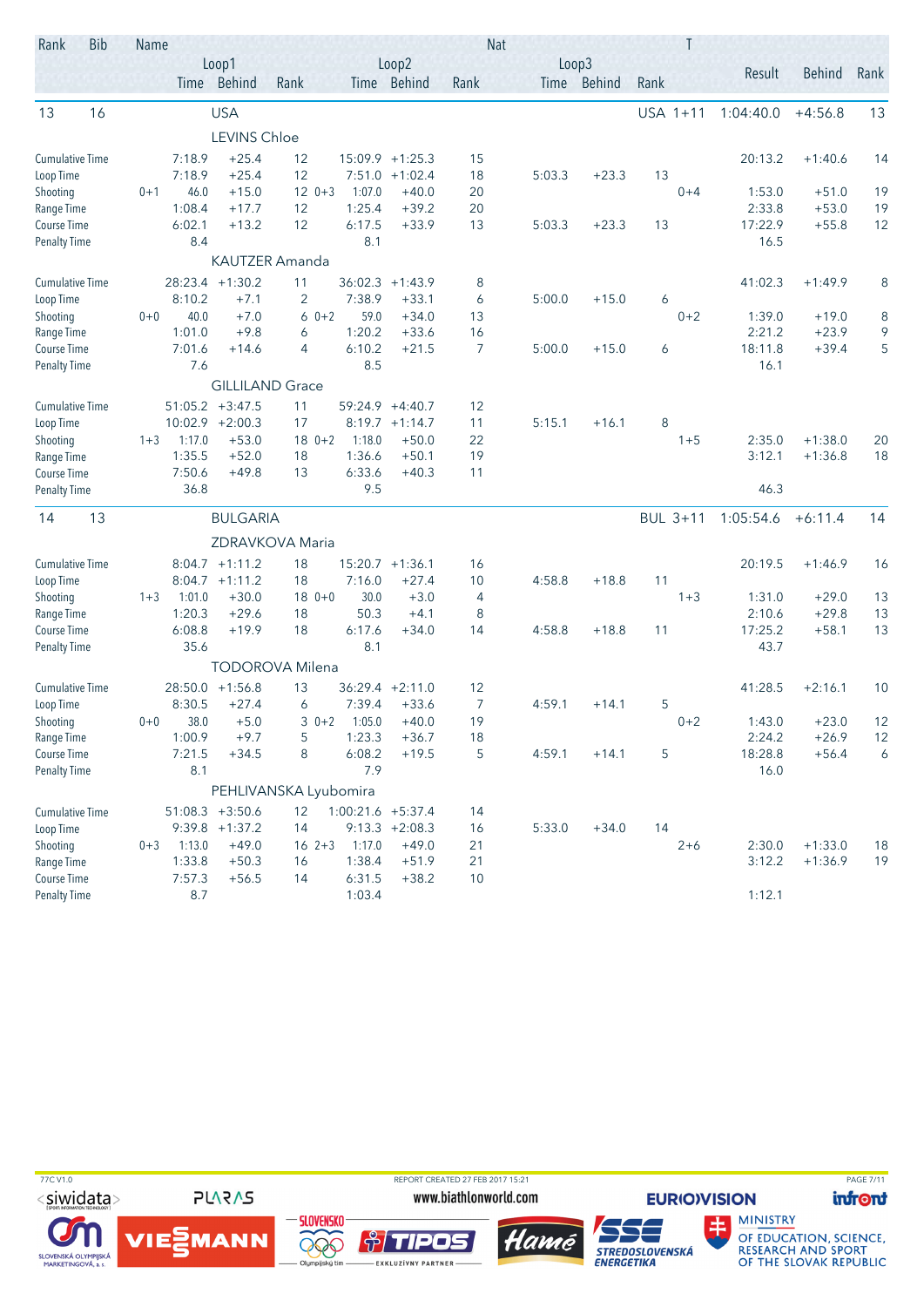| Rank                   | <b>Bib</b> | Name    |                  |                                       |                     |                     |                                       | <b>Nat</b>     |        |                  |          |         |                   |               |      |
|------------------------|------------|---------|------------------|---------------------------------------|---------------------|---------------------|---------------------------------------|----------------|--------|------------------|----------|---------|-------------------|---------------|------|
|                        |            |         |                  | Loop1<br>Time Behind                  | Rank                |                     | Loop2<br>Time Behind                  | Rank           | Loop3  | Time Behind      | Rank     |         | Result            | <b>Behind</b> | Rank |
| 15                     | 5          |         |                  | <b>POLAND</b>                         |                     |                     |                                       |                |        |                  | POL 2+10 |         | 1:06:44.3         | $+7:01.1$     | 15   |
|                        |            |         |                  |                                       | TOMASZEWSKA Natalia |                     |                                       |                |        |                  |          |         |                   |               |      |
| <b>Cumulative Time</b> |            |         | 7:07.1           | $+13.6$                               | 8                   | 14:18.5             | $+33.9$                               | 10             |        |                  |          |         | 19:13.0           | $+40.4$       | 8    |
| Loop Time              |            |         | 7:07.1           | $+13.6$                               | 8                   | 7:11.4              | $+22.8$                               | 7              | 4:54.5 | $+14.5$          | 9        |         |                   |               |      |
| Shooting               |            | $0 + 1$ | 38.0             | $+7.0$                                | $80+1$              | 40.0                | $+13.0$                               | 13             |        |                  |          | $0 + 2$ | 1:18.0            | $+16.0$       | 9    |
| Range Time             |            |         | 57.8             | $+7.1$                                | 8                   | 59.4                | $+13.2$                               | 14             |        |                  |          |         | 1:57.2            | $+16.4$       | 10   |
| Course Time            |            |         | 6:00.0           | $+11.1$                               | 9                   | 6:03.7              | $+20.1$                               | $\overline{7}$ | 4:54.5 | $+14.5$          | 9        |         | 16:58.2           | $+31.1$       | 8    |
| <b>Penalty Time</b>    |            |         | 9.3              | <b>GEMBICKA Daria</b>                 |                     | 8.3                 |                                       |                |        |                  |          |         | 17.6              |               |      |
| Cumulative Time        |            |         |                  | 27:55.6 +1:02.4                       | 7                   | 35:44.0             | $+1:25.6$                             | 7              |        |                  |          |         | 40:47.5           | $+1:35.1$     | 7    |
| Loop Time              |            |         | 8:42.6           | $+39.5$                               | 10                  | 7:48.4              | $+42.6$                               | 12             | 5:03.5 | $+18.5$          | 8        |         |                   |               |      |
| Shooting               |            | $0 + 1$ | 51.0             | $+18.0$                               | $10 \t 0+2$         | 1:04.0              | $+39.0$                               | 17             |        |                  |          | $0 + 3$ | 1:55.0            | $+35.0$       | 14   |
| Range Time             |            |         | 1:11.5           | $+20.3$                               | 10                  | 1:22.7              | $+36.1$                               | 17             |        |                  |          |         | 2:34.2            | $+36.9$       | 15   |
| Course Time            |            |         | 7:22.6           | $+35.6$                               | 9                   | 6:17.3              | $+28.6$                               | 9              | 5:03.5 | $+18.5$          | 8        |         | 18:43.4           | $+1:11.0$     | 9    |
| <b>Penalty Time</b>    |            |         | 8.5              |                                       |                     | 8.4                 |                                       |                |        |                  |          |         | 16.9              |               |      |
|                        |            |         |                  | <b>SZPAK Klaudia</b>                  |                     |                     |                                       |                |        |                  |          |         |                   |               |      |
| <b>Cumulative Time</b> |            |         | 51:41.3          | $+4:23.6$                             | 14                  | 1:00:46.8           | $+6:02.6$                             | 15             |        |                  |          |         |                   |               |      |
| Loop Time              |            |         |                  | $10:53.8 + 2:51.2$                    | 20                  | 9:05.5              | $+2:00.5$                             | 15             | 5:57.5 | $+58.5$          | 18       |         |                   |               |      |
| Shooting               |            | $2 + 3$ | 1:25.0           | $+1:01.0$                             | $220+2$             | 1:10.0              | $+42.0$                               | 15             |        |                  |          | $2 + 5$ | 2:35.0            | $+1:38.0$     | 20   |
| Range Time             |            |         | 1:45.5           | $+1:02.0$                             | 21                  | 1:29.6              | $+43.1$                               | 16             |        |                  |          |         | 3:15.1            | $+1:39.8$     | 20   |
| Course Time            |            |         |                  | $8:01.4$ +1:00.6                      | 17                  |                     | $7:27.1 +1:33.8$                      | 19             |        |                  |          |         |                   |               |      |
| <b>Penalty Time</b>    |            |         | 1:06.9           |                                       |                     | 8.8                 |                                       |                |        |                  |          |         | 1:15.7            |               |      |
| 16                     | 9          |         |                  | <b>ROMANIA</b>                        |                     |                     |                                       |                |        |                  | ROU 2+12 |         | 1:07:30.0         | $+7:46.8$     | 16   |
|                        |            |         |                  | POTYO Katalin                         |                     |                     |                                       |                |        |                  |          |         |                   |               |      |
| <b>Cumulative Time</b> |            |         | 8:22.7           | $+1:29.2$                             | 20                  |                     | $15:55.4 +2:10.8$                     | 18             |        |                  |          |         | 21:32.2           | $+2:59.6$     | 18   |
| Loop Time              |            |         | 8:22.7           | $+1:29.2$                             | 20                  | 7:32.7              | $+44.1$                               | 14             | 5:36.8 | $+56.8$          | 19       |         |                   |               |      |
| Shooting               |            | $2 + 3$ | 1:00.0           | $+29.0$                               | $170+1$             | 35.0                | $+8.0$                                | 10             |        |                  |          | $2 + 4$ | 1:35.0            | $+33.0$       | 14   |
| Range Time             |            |         | 1:19.3           | $+28.6$                               | 17                  | 53.7                | $+7.5$                                | 9              |        |                  |          |         | 2:13.0            | $+32.2$       | 14   |
| Course Time            |            |         | 5:59.4<br>1:04.0 | $+10.5$                               | 7                   | 6:30.3<br>8.7       | $+46.7$                               | 17             | 5:36.8 | $+56.8$          | 19       |         | 18:06.5<br>1:12.7 | $+1:39.4$     | 18   |
| <b>Penalty Time</b>    |            |         |                  | <b>HAJDU Timea</b>                    |                     |                     |                                       |                |        |                  |          |         |                   |               |      |
| <b>Cumulative Time</b> |            |         |                  |                                       |                     |                     |                                       |                |        |                  |          |         |                   |               |      |
| Loop Time              |            |         |                  | $30:56.4 +4:03.2$<br>$9:24.2 +1:21.1$ | 18<br>18            |                     | $39:06.8 +4:48.4$<br>$8:10.4 +1:04.6$ | 18<br>16       | 6:16.3 | $+1:31.3$        | 21       |         | 45:23.1           | $+6:10.7$     | 19   |
| Shooting               |            | $0 + 3$ | 57.0             | $+24.0$                               | $120+0$             | 25.0                | 0.0                                   | $\mathbf{1}$   |        |                  |          | $0 + 3$ | 1:22.0            | $+2.0$        | 3    |
| Range Time             |            |         | 1:19.2           | $+28.0$                               | 15                  | 46.6                | 0.0                                   | $\mathbf{1}$   |        |                  |          |         | 2:05.8            | $+8.5$        | 5    |
| Course Time            |            |         |                  | $7:56.7 +1:09.7$                      | 18                  |                     | $7:14.4 + 1:25.7$                     | 19             |        | $6:16.3$ +1:31.3 | 21       |         | 21:27.4           | $+3:55.0$     | 20   |
| <b>Penalty Time</b>    |            |         | 8.3              |                                       |                     | 9.4                 |                                       |                |        |                  |          |         | 17.7              |               |      |
|                        |            |         |                  | <b>MARTON Eniko</b>                   |                     |                     |                                       |                |        |                  |          |         |                   |               |      |
| <b>Cumulative Time</b> |            |         |                  | $54:28.8$ +7:11.1                     | 17                  | $1:02:09.0 +7:24.8$ |                                       | 16             |        |                  |          |         |                   |               |      |
| Loop Time              |            |         |                  | $9:05.7 +1:03.1$                      | 11                  | 7:40.2              | $+35.2$                               | 6              | 5:21.0 | $+22.0$          | 11       |         |                   |               |      |
| Shooting               |            | $0 + 3$ | 1:02.0           | $+38.0$                               | $130+2$             | 53.0                | $+25.0$                               | 8              |        |                  |          | $0 + 5$ | 1:55.0            | $+58.0$       | 12   |
| Range Time             |            |         | 1:22.1           | $+38.6$                               | 13                  | 1:10.2              | $+23.7$                               | 8              |        |                  |          |         | 2:32.3            | $+57.0$       | 12   |
| Course Time            |            |         | 7:35.0           | $+34.2$                               | 8                   | 6:21.7              | $+28.4$                               | 6              |        |                  |          |         |                   |               |      |
| <b>Penalty Time</b>    |            |         | 8.6              |                                       |                     | 8.3                 |                                       |                |        |                  |          |         | 16.9              |               |      |

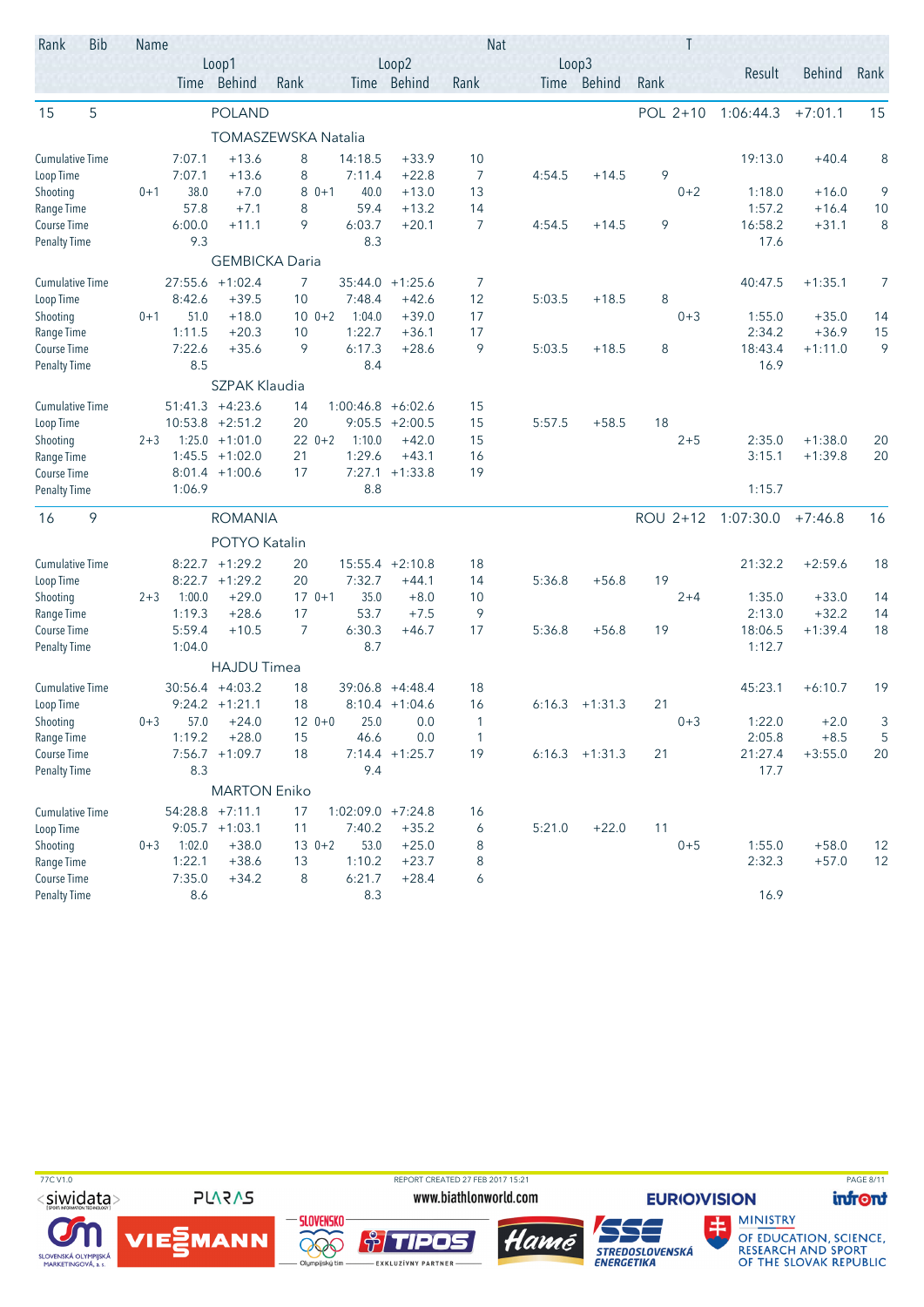| Rank                               | <b>Bib</b> | Name    |                  |                          |                          |                     |                    | <b>Nat</b> |        |                  |          |          |                  |                        |          |
|------------------------------------|------------|---------|------------------|--------------------------|--------------------------|---------------------|--------------------|------------|--------|------------------|----------|----------|------------------|------------------------|----------|
|                                    |            |         |                  | Loop1                    |                          |                     | Loop2              |            |        | Loop3            |          |          | Result           | <b>Behind</b>          | Rank     |
|                                    |            |         |                  | Time Behind              | Rank                     |                     | Time Behind        | Rank       |        | Time Behind      | Rank     |          |                  |                        |          |
| 17                                 | 10         |         |                  | CANADA                   |                          |                     |                    |            |        |                  | CAN 3+11 |          | 1:09:22.2        | $+9:39.0$              | 17       |
|                                    |            |         |                  |                          | PERUSSE Frederique       |                     |                    |            |        |                  |          |          |                  |                        |          |
| <b>Cumulative Time</b>             |            |         | 7:48.1           | $+54.6$                  | 17                       |                     | $17:06.8$ +3:22.2  | 20         |        |                  |          |          | 22:51.8          | $+4:19.2$              | 20       |
| Loop Time                          |            |         | 7:48.1           | $+54.6$                  | 17                       |                     | $9:18.7 +2:30.1$   | 22         | 5:45.0 | $+1:05.0$        | 20       |          |                  |                        |          |
| Shooting                           |            | $0 + 2$ | 51.0             | $+20.0$                  | $13 + 3$                 | 56.0                | $+29.0$            | 18         |        |                  |          | $1 + 5$  | 1:47.0           | $+45.0$                | 18       |
| Range Time                         |            |         | 1:11.4           | $+20.7$                  | 13                       | 1:14.2              | $+28.0$            | 18         |        |                  |          |          | 2:25.6           | $+44.8$                | 18       |
| Course Time                        |            |         | 6:27.4           | $+38.5$                  | 20                       | 7:24.0              | $+1:40.4$          | 22         | 5:45.0 | $+1:05.0$        | 20       |          | 19:36.4          | $+3:09.3$              | 21       |
| <b>Penalty Time</b>                |            |         | 9.3              |                          |                          | 40.5                |                    |            |        |                  |          |          | 49.8             |                        |          |
|                                    |            |         |                  |                          | ROUSSEAU Shilo Luca      |                     |                    |            |        |                  |          |          |                  |                        |          |
| Cumulative Time                    |            |         | 31:39.1          | $+4:45.9$                | 19                       | 39:19.4 +5:01.0     |                    | 19         |        |                  |          |          | 44:37.4          | $+5:25.0$              | 17       |
| Loop Time                          |            |         | 8:47.3           | $+44.2$                  | 12                       | 7:40.3              | $+34.5$            | 9          | 5:18.0 | $+33.0$          | 11       |          |                  |                        |          |
| Shooting                           |            | $0 + 0$ | 44.0             | $+11.0$                  | $70+0$                   | 36.0                | $+11.0$            | 3          |        |                  |          | $0 + 0$  | 1:20.0           | 0.0                    | 1        |
| Range Time                         |            |         | 1:06.8           | $+15.6$                  | 7                        | 59.4                | $+12.8$            | 5          |        |                  |          |          | 2:06.2           | $+8.9$                 | 6        |
| Course Time                        |            |         | 7:33.0<br>7.5    | $+46.0$                  | 15                       | 6:33.6<br>7.3       | $+44.9$            | 15         | 5:18.0 | $+33.0$          | 11       |          | 19:24.6<br>14.8  | $+1:52.2$              | 14       |
| <b>Penalty Time</b>                |            |         |                  | <b>SELLERS Anna</b>      |                          |                     |                    |            |        |                  |          |          |                  |                        |          |
|                                    |            |         |                  |                          |                          |                     |                    |            |        |                  |          |          |                  |                        |          |
| <b>Cumulative Time</b>             |            |         | 54:31.5          | $+7:13.8$                | 18                       | 1:03:55.0           | $+9:10.8$          | 18         |        |                  |          |          |                  |                        |          |
| Loop Time                          |            |         | 9:54.1           | $+1:51.5$                | 16                       | 9:23.5              | $+2:18.5$          | 18         | 5:27.2 | $+28.2$          | 13       |          |                  |                        |          |
| Shooting                           |            | $0 + 3$ | 1:24.0<br>1:45.5 | $+1:00.0$<br>$+1:02.0$   | 21<br>$2 + 3$<br>21      | 1:16.0<br>1:37.2    | $+48.0$<br>$+50.7$ | 20<br>20   |        |                  |          | $2 + 6$  | 2:40.0<br>3:22.7 | $+1:43.0$<br>$+1:47.4$ | 22<br>22 |
| Range Time<br>Course Time          |            |         | 8:00.3           | $+59.5$                  | 16                       | 6:41.9              | $+48.6$            | 15         |        |                  |          |          |                  |                        |          |
| <b>Penalty Time</b>                |            |         | 8.3              |                          |                          | 1:04.4              |                    |            |        |                  |          |          | 1:12.7           |                        |          |
|                                    |            |         |                  |                          |                          |                     |                    |            |        |                  |          |          |                  |                        |          |
| 18                                 | 18         |         |                  | <b>ESTONIA</b>           |                          |                     |                    |            |        |                  |          | EST 5+15 | 1:09:42.1        | $+9:58.9$              | 18       |
|                                    |            |         |                  | <b>UHA Mari</b>          |                          |                     |                    |            |        |                  |          |          |                  |                        |          |
| <b>Cumulative Time</b>             |            |         | 7:44.2           | $+50.7$                  | 16                       | 15:23.1             | $+1:38.5$          | 17         |        |                  |          |          | 20:51.0          | $+2:18.4$              | 17       |
| Loop Time                          |            |         | 7:44.2           | $+50.7$                  | 16                       | 7:38.9              | $+50.3$            | 16         | 5:27.9 | $+47.9$          | 18       |          |                  |                        |          |
| Shooting                           |            | $1 + 3$ | 52.0             | $+21.0$                  | $150+2$                  | 48.0                | $+21.0$            | 16         |        |                  |          | $1 + 5$  | 1:40.0           | $+38.0$                | 16       |
| Range Time                         |            |         | 1:12.1           | $+21.4$                  | 15                       | 1:06.0              | $+19.8$            | 16         |        |                  |          |          | 2:18.1           | $+37.3$                | 16       |
| Course Time<br><b>Penalty Time</b> |            |         | 6:00.4<br>31.7   | $+11.5$                  | 10                       | 6:25.2<br>7.7       | $+41.6$            | 15         | 5:27.9 | $+47.9$          | 18       |          | 17:53.5<br>39.4  | $+1:26.4$              | 15       |
|                                    |            |         |                  | <b>VIILUKAS Anneliis</b> |                          |                     |                    |            |        |                  |          |          |                  |                        |          |
|                                    |            |         |                  |                          |                          |                     |                    |            |        |                  |          |          |                  |                        |          |
| <b>Cumulative Time</b>             |            |         | 29:51.9          | $+2:58.7$<br>$+57.8$     | 16                       |                     | $37:32.6 +3:14.2$  | 16<br>10   | 5:26.2 | $+41.2$          | 15       |          | 42:58.8          | $+3:46.4$              | 16       |
| Loop Time                          |            | $0 + 2$ | 9:00.9<br>57.0   | $+24.0$                  | 15<br>$120+2$            | 7:40.7<br>44.0      | $+34.9$<br>$+19.0$ | 9          |        |                  |          | $0 + 4$  | 1:41.0           | $+21.0$                | 9        |
| Shooting<br>Range Time             |            |         | 1:15.2           | $+24.0$                  | 11                       | 1:03.8              | $+17.2$            | 9          |        |                  |          |          | 2:19.0           | $+21.7$                | 8        |
| Course Time                        |            |         | 7:37.8           | $+50.8$                  | 17                       | 6:28.5              | $+39.8$            | 13         | 5:26.2 | $+41.2$          | 15       |          | 19:32.5          | $+2:00.1$              | 15       |
| <b>Penalty Time</b>                |            |         | 7.9              |                          |                          | 8.4                 |                    |            |        |                  |          |          | 16.3             |                        |          |
|                                    |            |         |                  |                          | <b>BOTSTARJOVA Alina</b> |                     |                    |            |        |                  |          |          |                  |                        |          |
| <b>Cumulative Time</b>             |            |         |                  | $53:22.4 +6:04.7$        | 16                       | $1:03:31.3 +8:47.1$ |                    | 17         |        |                  |          |          |                  |                        |          |
| Loop Time                          |            |         |                  | $10:23.6 +2:21.0$        | 18                       |                     | 10:08.9 +3:03.9    | 21         |        | $6:10.8$ +1:11.8 | 21       |          |                  |                        |          |
| Shooting                           |            | $1 + 3$ | 1:22.0           | $+58.0$                  | $20 \t3+3$               | 1:00.0              | $+32.0$            | 12         |        |                  |          | $4 + 6$  | 2:22.0           | $+1:25.0$              | 16       |
| Range Time                         |            |         | 1:35.2           | $+51.7$                  | 17                       | 1:17.4              | $+30.9$            | 11         |        |                  |          |          | 2:52.6           | $+1:17.3$              | 15       |
| Course Time                        |            |         |                  | $8:10.8$ +1:10.0         | 19                       |                     | $7:11.3 +1:18.0$   | 17         |        |                  |          |          |                  |                        |          |
| <b>Penalty Time</b>                |            |         | 37.6             |                          |                          | 1:40.2              |                    |            |        |                  |          |          | 2:17.8           |                        |          |

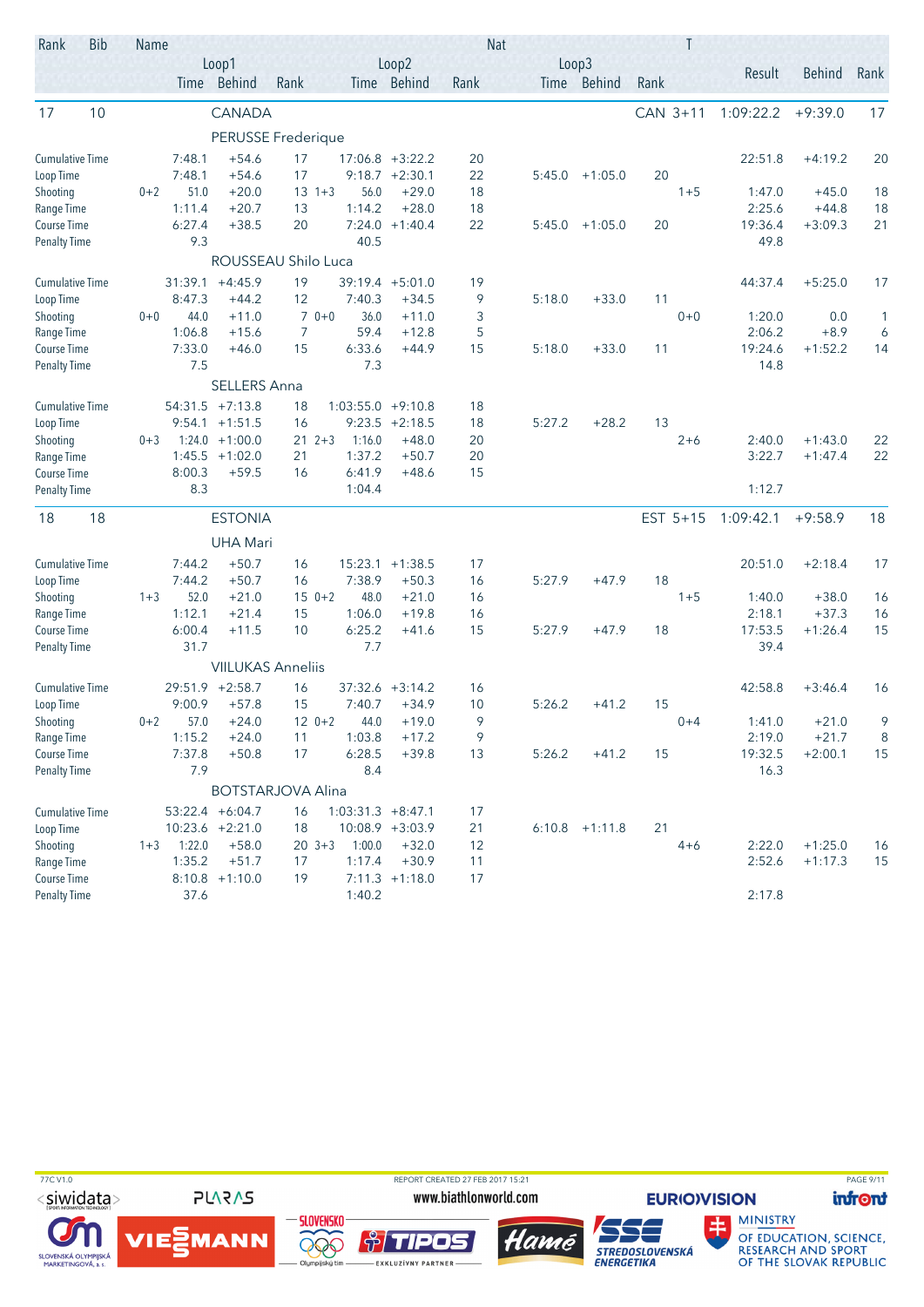| Rank                         | <b>Bib</b> | Name    |               |                                         |                           |                       |                                        |          | <b>Nat</b> |                      |      |          |                       |               |                |
|------------------------------|------------|---------|---------------|-----------------------------------------|---------------------------|-----------------------|----------------------------------------|----------|------------|----------------------|------|----------|-----------------------|---------------|----------------|
|                              |            |         |               | Loop1<br>Time Behind                    | Rank                      |                       | Loop2<br>Time Behind                   | Rank     |            | Loop3<br>Time Behind | Rank |          | Result                | <b>Behind</b> | Rank           |
| 19                           | 14         |         |               | <b>KAZAKHSTAN</b>                       |                           |                       |                                        |          |            |                      |      | KAZ 2+11 | $1:10:44.9 + 11:01.7$ |               | 19             |
|                              |            |         |               |                                         | KRASSIKOVA Yevgeniya      |                       |                                        |          |            |                      |      |          |                       |               |                |
| <b>Cumulative Time</b>       |            |         | 7:12.9        | $+19.4$                                 | 11                        |                       | $14:48.0 + 1:03.4$                     | 11       |            |                      |      |          | 20:03.5               | $+1:30.9$     | 12             |
| Loop Time                    |            |         | 7:12.9        | $+19.4$                                 | 11                        | 7:35.1                | $+46.5$                                | 15       | 5:15.5     | $+35.5$              | 15   |          |                       |               |                |
| Shooting                     |            | $0 + 1$ | 36.0          | $+5.0$                                  | $50+1$                    | 35.0                  | $+8.0$                                 | 10       |            |                      |      | $0 + 2$  | 1:11.0                | $+9.0$        | 7              |
| Range Time                   |            |         | 56.3          | $+5.6$                                  | 6                         | 53.8                  | $+7.6$                                 | 10       |            |                      |      |          | 1:50.1                | $+9.3$        | $\overline{7}$ |
| Course Time                  |            |         | 6:08.2        | $+19.3$                                 | 17                        | 6:33.3                | $+49.7$                                | 18       | 5:15.5     | $+35.5$              | 15   |          | 17:57.0               | $+1:29.9$     | 16             |
| <b>Penalty Time</b>          |            |         | 8.4           |                                         | <b>BORISSOVA Angelina</b> | 8.0                   |                                        |          |            |                      |      |          | 16.4                  |               |                |
|                              |            |         |               |                                         |                           |                       |                                        |          |            |                      |      |          |                       | $+5:32.4$     |                |
| Cumulative Time<br>Loop Time |            |         |               | $30:19.4 + 3:26.2$<br>$10:15.9 +2:12.8$ | 17<br>19                  |                       | 38:55.4 +4:37.0<br>$8:36.0 +1:30.2$    | 17<br>19 | 5:49.4     | $+1:04.4$            | 18   |          | 44:44.8               |               | 18             |
| Shooting                     |            | $1 + 3$ | 1:07.0        | $+34.0$                                 | $190+2$                   | 50.0                  | $+25.0$                                | 10       |            |                      |      | $1 + 5$  | 1:57.0                | $+37.0$       | 17             |
| Range Time                   |            |         | 1:29.6        | $+38.4$                                 | 19                        | 1:12.1                | $+25.5$                                | 11       |            |                      |      |          | 2:41.7                | $+44.4$       | 19             |
| Course Time                  |            |         | 8:06.0        | $+1:19.0$                               | 19                        |                       | $7:14.7 +1:26.0$                       | 20       | 5:49.4     | $+1:04.4$            | 18   |          | 21:10.1               | $+3:37.7$     | 18             |
| <b>Penalty Time</b>          |            |         | 40.3          |                                         |                           | 9.2                   |                                        |          |            |                      |      |          | 49.5                  |               |                |
|                              |            |         |               |                                         | CHULKOVA Oxana            |                       |                                        |          |            |                      |      |          |                       |               |                |
| <b>Cumulative Time</b>       |            |         | 55:38.8       | $+8:21.1$                               | 19                        | $1:04:37.5 +9:53.3$   |                                        | 19       |            |                      |      |          |                       |               |                |
| Loop Time                    |            |         | 10:54.0       | $+2:51.4$                               | 21                        |                       | $8:58.7 +1:53.7$                       | 14       | 6:07.4     | $+1:08.4$            | 20   |          |                       |               |                |
| Shooting                     |            | $1 + 3$ | 1:15.0        | $+51.0$                                 | $170+1$                   | 58.0                  | $+30.0$                                | 10       |            |                      |      | $1 + 4$  | 2:13.0                | $+1:16.0$     | 15             |
| Range Time                   |            |         | 1:39.3        | $+55.8$                                 | 20                        | 1:21.7                | $+35.2$                                | 14       |            |                      |      |          | 3:01.0                | $+1:25.7$     | 16             |
| Course Time                  |            |         |               | $8:37.4$ +1:36.6                        | 21                        |                       | $7:28.5$ +1:35.2                       | 20       |            |                      |      |          |                       |               |                |
| <b>Penalty Time</b>          |            |         | 37.3          |                                         |                           | 8.5                   |                                        |          |            |                      |      |          | 45.8                  |               |                |
| 20                           | 17         |         |               | LATVIA                                  |                           |                       |                                        |          |            |                      |      | LAT 6+16 | $1:17:13.9 + 17:30.7$ |               | 20             |
|                              |            |         |               | PUCE leva                               |                           |                       |                                        |          |            |                      |      |          |                       |               |                |
| <b>Cumulative Time</b>       |            |         |               | $8:14.3 +1:20.8$                        | 19                        |                       | $16:28.9 +2:44.3$                      | 19       |            |                      |      |          | 21:51.5               | $+3:18.9$     | 19             |
| Loop Time                    |            |         |               | $8:14.3 +1:20.8$                        | 19                        |                       | $8:14.6 +1:26.0$                       | 20       | 5:22.6     | $+42.6$              | 17   |          |                       |               |                |
| Shooting                     |            | $0 + 3$ | 1:12.0        | $+41.0$                                 | $210+2$                   | 1:03.0                | $+36.0$                                | 19       |            |                      |      | $0 + 5$  | 2:15.0                | $+1:13.0$     | 20             |
| Range Time                   |            |         | 1:31.9        | $+41.2$                                 | 21                        | 1:21.6                | $+35.4$                                | 19       |            |                      |      |          | 2:53.5                | $+1:12.7$     | 20             |
| Course Time                  |            |         | 6:34.2<br>8.2 | $+45.3$                                 | 21                        | 7.9                   | $6:45.1 +1:01.5$                       | 19       | 5:22.6     | $+42.6$              | 17   |          | 18:41.9<br>16.1       | $+2:14.8$     | 19             |
| <b>Penalty Time</b>          |            |         |               | <b>RAZGALE Krista</b>                   |                           |                       |                                        |          |            |                      |      |          |                       |               |                |
| <b>Cumulative Time</b>       |            |         |               | $32:34.5 +5:41.3$                       |                           |                       |                                        |          |            |                      |      |          | 48:40.8               | $+9:28.4$     |                |
| Loop Time                    |            |         | 10:43.0       | $+2:39.9$                               | 20<br>20                  |                       | $42:47.0 +8:28.6$<br>$10:12.5 +3:06.7$ | 20<br>21 | 5:53.8     | $+1:08.8$            | 19   |          |                       |               | 20             |
| Shooting                     |            | $1 + 3$ | 1:16.0        | $+43.0$                                 | $202+3$                   | 1:21.0                | $+56.0$                                | 21       |            |                      |      | $3 + 6$  | 2:37.0                | $+1:17.0$     | 21             |
| Range Time                   |            |         | 1:37.7        | $+46.5$                                 | 20                        | 1:43.1                | $+56.5$                                | 21       |            |                      |      |          | 3:20.8                | $+1:23.5$     | 21             |
| Course Time                  |            |         |               | $8:29.1 +1:42.1$                        | 22                        |                       | 7:23.6 +1:34.9                         | 21       |            | $5:53.8$ +1:08.8     | 19   |          | 21:46.5               | $+4:14.1$     | 21             |
| <b>Penalty Time</b>          |            |         | 36.2          |                                         |                           | 1:05.8                |                                        |          |            |                      |      |          | 1:42.0                |               |                |
|                              |            |         |               |                                         | <b>GOLUBEVA Inese</b>     |                       |                                        |          |            |                      |      |          |                       |               |                |
| <b>Cumulative Time</b>       |            |         |               | $59:17.1 + 11:59.4$                     | 20                        | $1:10:29.0 + 15:44.8$ |                                        | 20       |            |                      |      |          |                       |               |                |
| Loop Time                    |            |         |               | $10:36.3 + 2:33.7$                      | 19                        |                       | 11:11.9 +4:06.9                        | 22       |            | $6:44.9$ +1:45.9     | 22   |          |                       |               |                |
| Shooting                     |            | $0 + 2$ | 1:08.0        | $+44.0$                                 | $14 \t3+3$                | 1:14.0                | $+46.0$                                | 19       |            |                      |      | $3 + 5$  | 2:22.0                | $+1:25.0$     | 16             |
| Range Time                   |            |         | 1:32.2        | $+48.7$                                 | 15                        | 1:33.8                | $+47.3$                                | 18       |            |                      |      |          | 3:06.0                | $+1:30.7$     | 17             |
| Course Time                  |            |         |               | $8:54.5 +1:53.7$                        | 22                        |                       | $7:49.8$ +1:56.5                       | 22       |            |                      |      |          |                       |               |                |
| <b>Penalty Time</b>          |            |         | 9.6           |                                         |                           | 1:48.3                |                                        |          |            |                      |      |          | 1:57.9                |               |                |